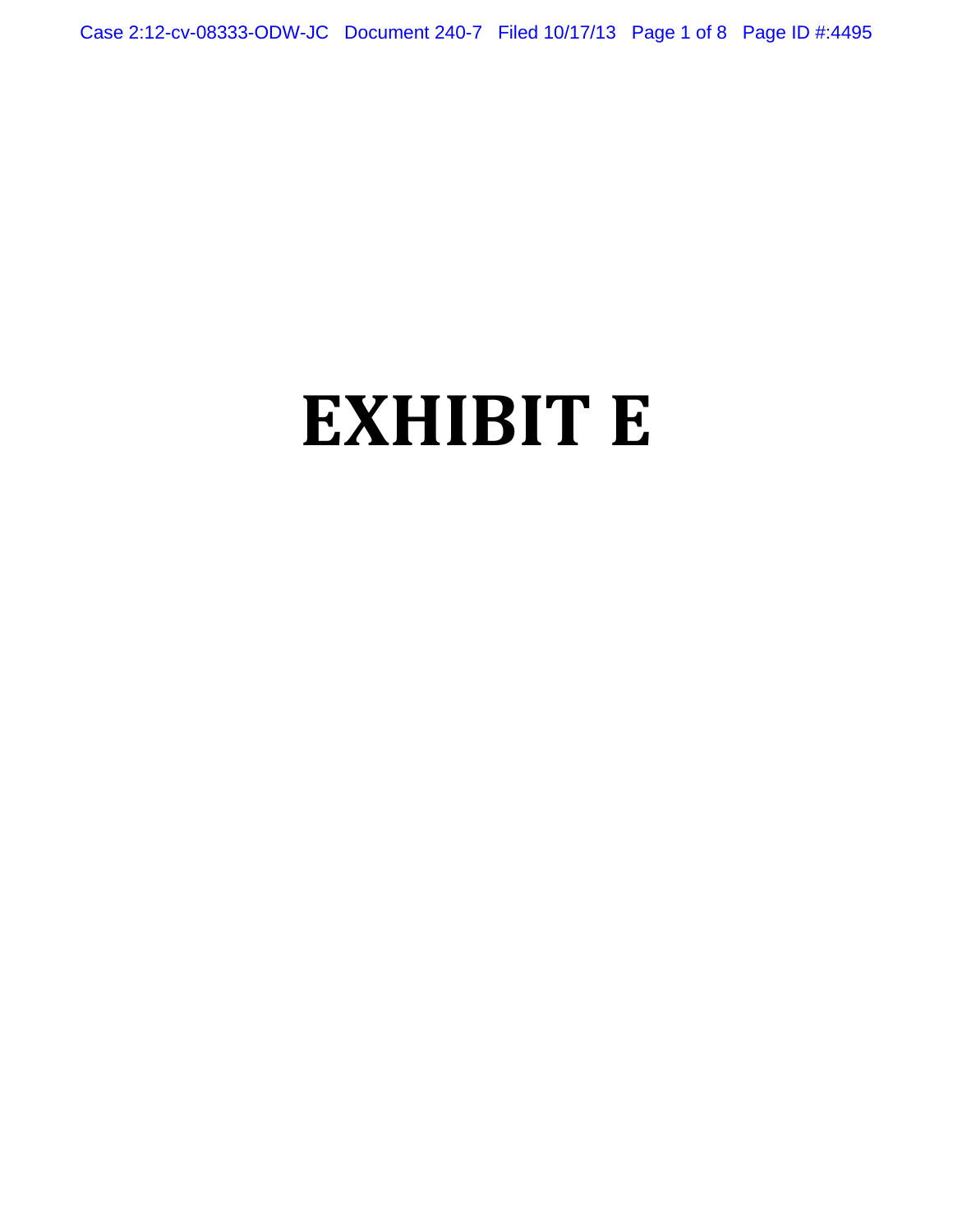Prenda Law

| <b>FIEIIUd Law</b><br>Profit and Loss Detail   |                      |                          |                                            |                                                                    |     |                                                            |                           | 01/03/13                                           |
|------------------------------------------------|----------------------|--------------------------|--------------------------------------------|--------------------------------------------------------------------|-----|------------------------------------------------------------|---------------------------|----------------------------------------------------|
| January through December 2012<br>Type          | Date                 | Num                      | Name                                       | Memo                                                               | Cir | Split                                                      | Amount                    | Balance                                            |
| Ordinary Income/Expense                        |                      |                          |                                            |                                                                    |     |                                                            |                           |                                                    |
| Income                                         |                      |                          |                                            |                                                                    |     |                                                            |                           |                                                    |
| Legal Fee Income<br>Deposit                    | 01/03/12             |                          | Pirates                                    | Chase                                                              |     | Chase Bank OPERATING xx6927                                | 205,654.84                | 205,654.84                                         |
| Deposit                                        | 01/03/12             |                          | Pirates                                    | Chase                                                              |     | Chase Bank OPERATING xx6927                                | 200.00                    | 205,854.84                                         |
| Deposit                                        | 01/03/12             |                          | Pirates                                    | Chase                                                              |     | Chase Bank OPERATING xx6927                                | 42,677.32                 | 248,532.16                                         |
| Check                                          | 01/05/12<br>01/13/12 |                          | 5096 Steele Hansmeier<br>Pirates           | Chase                                                              |     | Chase Bank OPERATING xx6927<br>Chase Bank OPERATING xx6927 | $-2,000.00$<br>38,490.00  | 246,532.16<br>285,022.16                           |
| Deposit<br>Deposit                             | 01/13/12             |                          | Pirates                                    | Chase                                                              |     | Chase Bank OPERATING xx6927                                | 1,769.64                  | 286,791.80                                         |
| Deposit                                        | 02/01/12             |                          | Pirates                                    | From xx6943                                                        |     | Chase Bank OPERATING xx6927                                | 158,349.28                | 445,141.08                                         |
| Deposit                                        | 02/01/12             |                          | Pirates                                    | From xx6943                                                        |     | Chase Bank OPERATING xx6927                                | 27,054.03                 | 472,195.11                                         |
| Deposit<br>Deposit                             | 02/01/12<br>02/01/12 |                          | Pirates<br>Pirates                         | From xx6943<br>From xx6943                                         |     | Chase Bank OPERATING xx6927<br>Chase Bank OPERATING xx6927 | 14,552.31<br>11,682.71    | 486,747.42<br>498,430.13                           |
| Deposit                                        | 02/01/12             |                          | Pirates                                    | From xx6943                                                        |     | Chase Bank OPERATING xx6927                                | 6,196.40                  | 504,626.53                                         |
| Deposit                                        | 02/01/12             |                          | Pirates                                    | From xx6943                                                        |     | Chase Bank OPERATING xx6927                                | 1,152.62                  | 505,779.15                                         |
| Deposit<br>Deposit                             | 02/16/12<br>02/29/12 |                          | Pirates<br>Pirates                         | From xx6943<br>From xx6943                                         |     | Chase Bank OPERATING xx6927<br>Chase Bank OPERATING xx6927 | 2,336.13<br>126,404.01    | 508,115.28<br>634,519.29                           |
| Deposit                                        | 02/29/12             |                          | Pirates                                    | From xx6943                                                        |     | Chase Bank OPERATING xx6927                                | 100,000.00                | 734,519.29                                         |
| Deposit                                        | 02/29/12             |                          | Pirates                                    | From xx6943                                                        |     | Chase Bank OPERATING xx6927                                | 3,357.59                  | 737,876.88                                         |
| Check                                          | 04/03/12             | 02/29/12 ELEC WD Pirates |                                            | To xx6943<br>From xx6943                                           |     | Chase Bank OPERATING xx6927<br>Chase Bank OPERATING xx6927 | $-3,357.59$<br>175,543.74 | 734,519.29<br>910,063.03                           |
| Deposit<br>Deposit                             | 04/13/12             |                          | Pirates<br>Pirates                         | From xx6943                                                        |     | Chase Bank OPERATING xx6927                                | 10,300.00                 | 920,363.03                                         |
| Deposit                                        | 04/24/12             |                          | Pirates                                    | From xx6943                                                        |     | Chase Bank OPERATING xx6927                                | 14,750.00                 | 935,113.03                                         |
| Deposit                                        | 05/01/12             |                          | Pirates                                    | From xx6943                                                        |     | Chase Bank OPERATING xx6927                                |                           | 132,523.14 1,067,636.17                            |
| Deposit<br>Deposit                             | 05/01/12<br>05/01/12 |                          | Pirates<br>Pirates                         | From xx6943<br>Adjustment for Duplicate Item                       |     | Chase Bank OPERATING xx6927<br>Chase Bank OPERATING xx6927 |                           | 3,050.00 1,070,686.17<br>$-2,000.00$ 1,068,686.17  |
| Deposit                                        | 05/29/12             |                          | Pirates                                    | From xx6943                                                        |     | Chase Bank OPERATING xx6927                                |                           | 100,000.00 1,168,686.17                            |
| Deposit                                        | 05/31/12             |                          | Pirates                                    | From xx6943                                                        |     | Chase Bank OPERATING xx6927                                |                           | 100,000.00 1,268,686.17                            |
| Deposit                                        | 06/01/12             |                          | Pirates                                    | From xx6943                                                        |     | Chase Bank OPERATING xx6927                                |                           | 124,939.98 1,393,626.15                            |
| Deposit<br>Deposit                             | 06/04/12<br>06/08/12 |                          | Pirates<br>Pirates                         | From xx6943<br>From xx6943                                         |     | Chase Bank OPERATING xx6927<br>Chase Bank OPERATING xx6927 |                           | 5,693.17 1,399,319.32<br>8,431.11 1,407,750.43     |
| Deposit                                        | 06/18/12             |                          | Pirates                                    | From xx6943                                                        |     | Chase Bank OPERATING xx6927                                |                           | 25,000.00 1,432,750.43                             |
| Deposit                                        | 07/02/12             |                          | Pirates                                    | From xx6943                                                        |     | Chase Bank OPERATING xx6927                                |                           | 50,000.00 1,482,750.43                             |
| Deposit                                        | 07/03/12             |                          | Pirates                                    | From xx6943                                                        |     | Chase Bank OPERATING xx6927                                |                           | 3,777.00 1,486,527.43                              |
| Deposit<br>Deposit                             | 07/05/12<br>07/31/12 |                          | Pirates<br>Pirates                         | From xx6943<br>From xx6943                                         |     | Chase Bank OPERATING xx6927<br>Chase Bank OPERATING xx6927 |                           | 168,029.34 1,654,556.77<br>117,612.32 1,772,169.09 |
| Deposit                                        | 08/10/12             |                          | Pirates                                    | From xx6943                                                        |     | Chase Bank OPERATING xx6927                                |                           | 20,000.00 1,792,169.09                             |
| Deposit                                        | 08/16/12             |                          | Pirates                                    | From xx6943                                                        |     | Chase Bank OPERATING xx6927                                |                           | 6,420.50 1,798,589.59                              |
| Deposit                                        | 09/07/12             |                          | Pirates                                    | From xx6943                                                        |     | Chase Bank OPERATING xx6927<br>Chase Bank OPERATING xx6927 |                           | 17,342.00 1,815,931.59                             |
| Deposit<br>Check                               | 09/14/12             | 10/01/12 ELEC WD         | Pirates<br>Pirates                         | Deposit proc 2x on 8/10/12                                         |     | Chase Bank OPERATING xx6927                                |                           | 3,947.00 1,819,878.59<br>$-2,000.00$ 1,817,878.59  |
| Check                                          |                      | 11/30/12 ELEC WD         | Pirates                                    | Bluepay returned payment                                           |     | 53 IOLTA xx7456                                            |                           | $-100.00$ 1,817,778.59                             |
| Deposit                                        | 12/04/12 WIRE        |                          | Pirates                                    | Transfer to Operating                                              |     | 53 OPERATING xx7365                                        |                           | 49,628.42 1,867,407.01                             |
| General Journal 12/07/12                       |                      |                          | Pirates                                    | Transfer to Operating (Deposits from 11/30-12/3/12)                |     | 53 OPERATING xx7365                                        |                           | 14, 118. 34 1, 881, 525. 35                        |
| Deposit<br>General Journal 12/18/12 TRANS      | 12/14/12             |                          | Pirates<br>Pirates                         | Unidentified<br>Transfer to Operating (Deposits from 12/5-12/7/12) |     | 53 IOLTA xx7456<br>53 OPERATING xx7365                     |                           | 100.00 1,881,625.35<br>8,766.74 1,890,392.09       |
| Deposit                                        | 12/19/12             |                          |                                            | Old check from Law Office of Linardakis                            |     | 53 OPERATING xx7365                                        |                           | 2,000.00 1,892,392.09                              |
| Deposit                                        | 12/21/12             |                          | Pirates                                    | Transfer from IOLTA                                                |     | 53 OPERATING xx7365                                        |                           | 11,585.00 1,903,977.09                             |
| Check<br>General Journal 12/31/12 TRANS        | 12/27/12 WIRE        |                          | Law Office of Linardakis                   | Return for Check inadvertantly deposited on 12/19/12               |     | 53 OPERATING xx7365                                        |                           | $-2,000.00$ 1,901,977.09<br>30,000.00 1,931,977.09 |
| Total Legal Fee Income                         |                      |                          |                                            |                                                                    |     | 53 OPERATING xx7365                                        | 1,931,977.09 1,931,977.09 |                                                    |
| Total Income                                   |                      |                          |                                            |                                                                    |     |                                                            | 1,931,977.09 1,931,977.09 |                                                    |
| <b>Gross Profit</b>                            |                      |                          |                                            |                                                                    |     |                                                            | 1,931,977.09 1,931,977.09 |                                                    |
| Expense<br>1099 Staff                          |                      |                          |                                            |                                                                    |     |                                                            |                           |                                                    |
| Sirh-Ryun Wi Dugas                             |                      |                          |                                            |                                                                    |     |                                                            |                           |                                                    |
| Check                                          | 12/05/12             |                          | 1019 Sirh-Ryun Wi Dugas                    |                                                                    |     | 53 OPERATING xx7365                                        | 3,300.00                  | 3,300.00                                           |
| Total Sirh-Ryun Wi Dugas<br>Mark Lutz          |                      |                          |                                            |                                                                    |     |                                                            | 3,300.00                  | 3,300.00                                           |
| Check                                          | 01/03/12             |                          | 5077 Mark Lutz                             |                                                                    |     | Chase Bank OPERATING xx6927                                | 4,102.19                  | 4,102.19                                           |
| <b>Total Mark Lutz</b>                         |                      |                          |                                            |                                                                    |     |                                                            | 4,102.19                  | 4,102.19                                           |
| Kerry Steele                                   |                      |                          |                                            |                                                                    |     |                                                            |                           |                                                    |
| Check<br><b>Total Kerry Steele</b>             | 06/08/12             |                          | 5217 Kerry Steele                          |                                                                    |     | Chase Bank OPERATING xx6927                                | 1,948.43<br>1,948.43      | 1,948.43<br>1,948.43                               |
| Alison Perelman                                |                      |                          |                                            |                                                                    |     |                                                            |                           |                                                    |
| Check                                          | 11/02/12             |                          | 1010 Alison Perelman                       | Oct., 2012                                                         |     | 53 OPERATING xx7365                                        | 1,848.00                  | 1,848.00                                           |
| Check                                          | 11/30/12             |                          | 1091 Alison Perelman                       | November, 2012 - 146 Hours                                         |     | 53 OPERATING xx7365                                        | 1,752.00                  | 3,600.00                                           |
| <b>Total Alison Perelman</b><br>Kathleen Momot |                      |                          |                                            |                                                                    |     |                                                            | 3,600.00                  | 3,600.00                                           |
| Check                                          | 09/28/12             |                          | 5 Kathleen Momot                           |                                                                    |     | 53 OPERATING xx7365                                        | 1.813.73                  | 1,813.73                                           |
| Check                                          | 11/02/12             |                          | 1011 Kathleen Momot                        | October, 2012 Payroll                                              |     | 53 OPERATING xx7365                                        | 2,916.67                  | 4,730.40                                           |
| Check                                          | 11/30/12             |                          | 1093 Kathleen Momot                        | November, 2012 payroll<br>Separate check issued                    |     | 53 OPERATING xx7365<br>53 OPERATING xx7365                 | 2,916.67<br>$-2,100.00$   | 7,647.07<br>5,547.07                               |
| Check<br>Check                                 | 11/30/12<br>11/30/12 |                          | 1093 Kathleen Momot<br>1092 Kathleen Momot | Nov. Payroll                                                       |     | 53 OPERATING xx7365                                        | 2,916.67                  | 8,463.74                                           |
| Check                                          | 11/30/12             |                          | 1092 Kathleen Momot                        | Less separate check                                                |     | 53 OPERATING xx7365                                        | $-816.67$                 | 7,647.07                                           |
| Check                                          | 12/20/12             |                          | 1128 Kathleen Momot                        | Advance                                                            |     | 53 OPERATING xx7365                                        | 300.00                    | 7,947.07                                           |
| Total Kathleen Momot<br>James Waleford         |                      |                          |                                            |                                                                    |     |                                                            | 7,947.07                  | 7,947.07                                           |
| Check                                          | 08/02/12             |                          | 10000 James Waleford                       |                                                                    |     | Chase Bank OPERATING xx6927                                | 2,215.83                  | 2,215.83                                           |
| Check                                          | 08/31/12             |                          | 5293 James Waleford                        |                                                                    |     | Chase Bank OPERATING xx6927                                | 2,533.33                  | 4,749.16                                           |
| Check                                          | 09/28/12             |                          | 2 James Waleford                           |                                                                    |     | 53 OPERATING xx7365                                        | 2,333.33                  | 7,082.49                                           |
| Check<br>Check                                 | 11/02/12<br>11/30/12 |                          | 1009 James Waleford<br>1088 James Waleford | October, 2011 Payroll<br>November, 2012 payroll                    |     | 53 OPERATING xx7365<br>53 OPERATING xx7365                 | 2,333.33<br>3,333.33      | 9,415.82<br>12,749.15                              |
| Check                                          | 11/30/12             |                          | 1088 James Waleford                        | Less separate check                                                |     | 53 OPERATING xx7365                                        | $-690.33$                 | 12,058.82                                          |
| Check                                          | 11/30/12             |                          | 1090 James Waleford                        | November, 2012 payroll                                             |     | 53 OPERATING xx7365                                        | 3,333.33                  | 15,392.15                                          |
| Check                                          | 11/30/12             |                          | 1090 James Waleford                        | Less separate check                                                |     | 53 OPERATING xx7365                                        | $-2,000.00$               | 13,392.15                                          |
| Check                                          | 11/30/12             |                          | 1095 James Waleford<br>1095 James Waleford | November, 2012 payroll<br>Less separate check                      |     | 53 OPERATING xx7365<br>53 OPERATING xx7365                 | 3,333.33<br>$-2,000.00$   | 16,725.48<br>14,725.48                             |
|                                                |                      |                          |                                            | Less separate check                                                |     | 53 OPERATING xx7365                                        |                           | 14,035.15                                          |
| Check<br>Check                                 | 11/30/12             |                          | 1095 James Waleford                        |                                                                    |     |                                                            | $-690.33$                 |                                                    |
| Check                                          | 11/30/12<br>11/30/12 |                          | 1088 James Waleford                        | November, 2012 payroll (partial)                                   |     | 53 OPERATING xx7365                                        | $-643.00$                 |                                                    |
| Check                                          | 11/30/12             |                          | 1090 James Waleford                        | Less separate check                                                |     | 53 OPERATING xx7365                                        | $-643.00$                 |                                                    |
| Total James Waleford                           |                      |                          |                                            |                                                                    |     |                                                            | 12,749.15                 |                                                    |
| Total 1099 Staff<br>Transfer to xx6240         |                      |                          |                                            |                                                                    |     |                                                            | 33,646.84                 | 13,392.15<br>12,749.15<br>12,749.15<br>33,646.84   |
| Check                                          |                      |                          | 08/10/12 ELEC WD Chase Bank                |                                                                    |     | Chase Bank OPERATING xx6927                                | 8,800.00                  | 8,800.00                                           |
| Check                                          |                      |                          | 08/14/12 ELEC WD Chase Bank                |                                                                    |     | Chase Bank OPERATING xx6927                                | 8,700.00                  | 17,500.00                                          |
| Check<br>Total Transfer to xx6240              |                      |                          | 08/30/12 ELEC WD Chase Bank                |                                                                    |     | Chase Bank OPERATING xx6927                                | 20,140.00<br>37,640.00    | 37,640.00<br>37,640.00                             |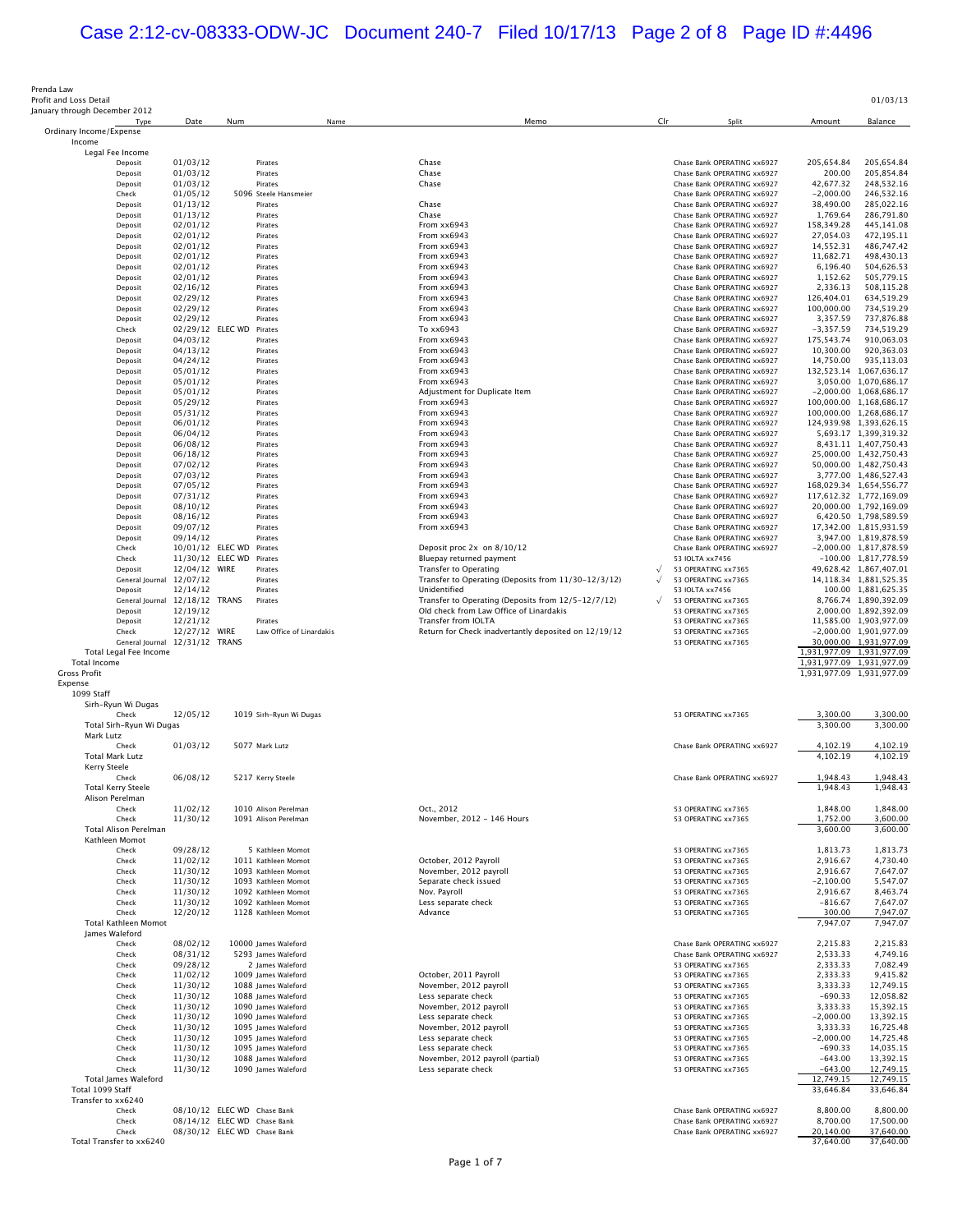## Case 2:12-cv-08333-ODW-JC Document 240-7 Filed 10/17/13 Page 3 of 8 Page ID #:4497

| Reimbursable Expenses                     |                           |                                                                      |                                                            |                                                            |                    |                        |
|-------------------------------------------|---------------------------|----------------------------------------------------------------------|------------------------------------------------------------|------------------------------------------------------------|--------------------|------------------------|
| <b>Relocation Expenses</b>                |                           |                                                                      |                                                            |                                                            |                    |                        |
| Check                                     | 06/26/12 WIRE<br>12/21/12 | James Waleford<br>1131 James Waleford                                | <b>Moving Expenses</b>                                     | Chase Bank OPERATING xx6927                                | 1,600.00           | 1,600.00<br>1,744.00   |
| Check<br><b>Total Relocation Expenses</b> |                           |                                                                      | Moving expenses                                            | 53 OPERATING xx7365                                        | 144.00<br>1,744.00 | 1,744.00               |
| Copyright                                 |                           |                                                                      |                                                            |                                                            |                    |                        |
| Check                                     | 02/21/12                  | 5135 Chase Card Services                                             | Copyright Charges                                          | Chase Bank OPERATING xx6927                                | 795.00             | 795.00                 |
| <b>Total Copyright</b>                    |                           |                                                                      |                                                            |                                                            | 795.00             | 795.00                 |
| Reimbursable Expenses - Other<br>Check    | 04/12/12                  | 5175 Paul Hansmeier                                                  |                                                            | Chase Bank OPERATING xx6927                                | 2,006.78           | 2,006.78               |
| Check                                     | 05/03/12 WIRE             | Paul A. Duffy                                                        |                                                            | Chase Bank OPERATING xx6927                                | 4,000.00           | 6,006.78               |
| Check                                     | 05/08/12                  | 5194 Paul A. Duffy                                                   |                                                            | Chase Bank OPERATING xx6927                                | 1,005.00           | 7,011.78               |
| Check                                     | 05/30/12                  | 5195 Patricia A. Kaneshiro-Miller, RMR-C                             |                                                            | Chase Bank OPERATING xx6927                                | 144.00             | 7,155.78               |
| Check                                     | 06/04/12                  | 5181 John Steele                                                     |                                                            | Chase Bank OPERATING xx6927                                | 964.85             | 8,120.63               |
| Check<br>Check                            | 06/06/12 WIRE<br>06/08/12 | Steve Yuen<br>5217 Kerry Steele                                      | Re: Sunlust Pictures                                       | Chase Bank OPERATING xx6927<br>Chase Bank OPERATING xx6927 | 3,400.00<br>551.57 | 11,520.63<br>12,072.20 |
| Check                                     | 06/20/12                  | 5219                                                                 |                                                            | Chase Bank OPERATING xx6927                                | 1,000.00           | 13,072.20              |
| Check                                     | 07/02/12                  | 5137 Seth Abrahams                                                   |                                                            | Chase Bank OPERATING xx6927                                | 82.67              | 13,154.87              |
| Check                                     | 07/02/12                  | 5138 Seth Abrahams                                                   |                                                            | Chase Bank OPERATING xx6927                                | 82.67              | 13,237.54              |
| Check                                     | 07/05/12                  | 5225 Brett Gibbs                                                     |                                                            | Chase Bank OPERATING xx6927                                | 952.99             | 14,190.53              |
| Check<br>Check                            | 07/09/12<br>07/09/12      | 5226 John Steele<br>5227 Michael Dugas                               |                                                            | Chase Bank OPERATING xx6927<br>Chase Bank OPERATING xx6927 | 210.19<br>37.01    | 14,400.72<br>14,437.73 |
| Check                                     | 07/27/12                  | 5253 Paul A. Duffy                                                   |                                                            | Chase Bank OPERATING xx6927                                | 270.00             | 14,707.73              |
| Check                                     | 07/30/12                  | 5231 Paul A. Duffy                                                   |                                                            | Chase Bank OPERATING xx6927                                | 567.00             | 15,274.73              |
| Check                                     | 07/30/12                  | 5254 Matt Jenkins                                                    |                                                            | Chase Bank OPERATING xx6927                                | 107.00             | 15,381.73              |
| Check                                     | 07/30/12                  | 5255 Matt Jenkins                                                    |                                                            | Chase Bank OPERATING xx6927                                | 107.00             | 15,488.73              |
| Check                                     | 09/04/12                  | 5287 Brett Gibbs                                                     |                                                            | Chase Bank OPERATING xx6927                                | 14,685.42          | 30,174.15              |
| Check<br>Check                            | 09/04/12<br>09/12/12 WIRE | 5292 Brett Gibbs<br>John Steele                                      | Karl reimbursement                                         | Chase Bank OPERATING xx6927<br>Chase Bank OPERATING xx6927 | 1,633.33<br>747.00 | 31,807.48<br>32,554.48 |
| Check                                     | 10/03/12                  | 5275 Michael Dugas                                                   | Filing fees                                                | Chase Bank OPERATING xx6927                                | 210.00             | 32,764.48              |
| Check                                     | 10/03/12                  | 5296 Michael Dugas                                                   | Filing fees                                                | Chase Bank OPERATING xx6927                                | 104.40             | 32,868.88              |
| Check                                     | 10/16/12                  | 5169 Samuel Teitelbaum                                               |                                                            | Chase Bank OPERATING xx6927                                | 55.00              | 32,923.88              |
| Check                                     | 10/19/12                  | 5277 Peter Hansmeier                                                 | Arte / Mullen case                                         | Chase Bank OPERATING xx6927                                | 292.00             | 33,215.88              |
| Check<br>Check                            | 11/14/12<br>12/04/12      | 1082 Paul A. Duffy<br>1104 Brett Gibbs                               | Guava v Doe 12-cv-1661<br>November, 2012 Admin Expenses    | 53 OPERATING xx7365<br>53 OPERATING xx7365                 | 350.00<br>5,250.48 | 33,565.88<br>38,816.36 |
| Total Reimbursable Expenses - Other       |                           |                                                                      |                                                            |                                                            | 38,816.36          | 38,816.36              |
| Total Reimbursable Expenses               |                           |                                                                      |                                                            |                                                            | 41,355.36          | 41,355.36              |
| Parking Expenses                          |                           |                                                                      |                                                            |                                                            |                    |                        |
| Check                                     | 02/09/12                  | 5107 Clerk, Circuit & County Courts IL                               |                                                            | Chase Bank OPERATING xx6927                                | 28.00              | 28.00                  |
| Check                                     | 07/19/12                  | 5232 Hennepin County Government Center                               |                                                            | Chase Bank OPERATING xx6927                                | 42.00              | 70.00                  |
| Check<br><b>Total Parking Expenses</b>    | 11/29/12                  | 1087 Michael Dugas                                                   | 11/2012 Expense Reimbursement                              | 53 OPERATING xx7365                                        | 8.00<br>78.00      | 78.00<br>78.00         |
| Payroll Service Fees                      |                           |                                                                      |                                                            |                                                            |                    |                        |
| Check                                     |                           | 01/04/12 ELEC WD ADP                                                 |                                                            | Chase Bank OPERATING xx6927                                | 47.27              | 47.27                  |
| Check                                     |                           | 02/02/12 ELEC WD ADP                                                 |                                                            | Chase Bank OPERATING xx6927                                | 47.27              | 94.54                  |
| Deposit                                   | 02/06/12                  | ADP                                                                  | From xx6943                                                | Chase Bank OPERATING xx6927                                | $-3.13$            | 91.41                  |
| Check                                     | 02/08/12                  | 5110 ADP                                                             |                                                            | Chase Bank OPERATING xx6927                                | 115.00             | 206.41                 |
| Check<br>Check                            |                           | 02/17/12 ELEC WD ADP<br>03/02/12 ELEC WD ADP                         |                                                            | Chase Bank OPERATING xx6927<br>Chase Bank OPERATING xx6927 | 39.00<br>80.00     | 245.41<br>325.41       |
| Check                                     | 03/09/12 ELEC WD          | ADP                                                                  |                                                            | Chase Bank OPERATING xx6927                                | 161.00             | 486.41                 |
| Check                                     | 04/13/12 ELEC WD          | ADP                                                                  |                                                            | Chase Bank OPERATING xx6927                                | 149.50             | 635.91                 |
| Check                                     |                           | 04/20/12 ELEC WD ADP                                                 |                                                            | Chase Bank OPERATING xx6927                                | 6.00               | 641.91                 |
| Check                                     | 05/11/12 ELEC WD          | ADP                                                                  |                                                            | Chase Bank OPERATING xx6927                                | 147.25             | 789.16                 |
| Check<br>Check                            | 05/25/12 ELEC WD          | ADP<br>06/08/12 ELEC WD ADP                                          |                                                            | Chase Bank OPERATING xx6927<br>Chase Bank OPERATING xx6927 | 6.00<br>77.00      | 795.16<br>872.16       |
| Check                                     |                           | 06/15/12 ELEC WD ADP                                                 |                                                            | Chase Bank OPERATING xx6927                                | 68.00              | 940.16                 |
| Check                                     |                           | 06/22/12 ELEC WD ADP                                                 |                                                            | Chase Bank OPERATING xx6927                                | 6.00               | 946.16                 |
| Check                                     |                           | 07/13/12 ELEC WD ADP                                                 |                                                            | Chase Bank OPERATING xx6927                                | 77.00              | 1,023.16               |
| Deposit                                   | 07/16/12                  | ADP                                                                  | Refund                                                     | Chase Bank OPERATING xx6927                                | $-2.72$            | 1,020.44               |
| Check<br>Check                            |                           | 07/27/12 ELEC WD ADP<br>08/10/12 ELEC WD ADP                         |                                                            | Chase Bank OPERATING xx6927<br>Chase Bank OPERATING xx6927 | 6.00<br>142.75     | 1,026.44<br>1,169.19   |
| Check                                     | 08/31/12 ELEC WD          | ADP                                                                  |                                                            | Chase Bank OPERATING xx6927                                | 6.00               | 1,175.19               |
| Check                                     | 09/07/12 ELEC WD          | ADP                                                                  |                                                            | Chase Bank OPERATING xx6927                                | 87.75              | 1,262.94               |
| Check                                     | 09/28/12 ELEC WD          | ADP                                                                  |                                                            | Chase Bank OPERATING xx6927                                | 6.00               | 1,268.94               |
| Check                                     |                           | 10/02/12 ELEC WD ADP                                                 |                                                            | Chase Bank OPERATING xx6927                                | 41.00              | 1,309.94               |
| Check                                     |                           | 10/12/12 ELEC WD ADP                                                 |                                                            | Chase Bank OPERATING xx6927                                | 149.00             | 1,458.94               |
| Check<br>Check                            |                           | 10/19/12 ELEC WD<br>ADP<br>10/26/12 ELEC WD ADP                      |                                                            | Chase Bank OPERATING xx6927<br>Chase Bank OPERATING xx6927 | 13.00<br>6.00      | 1,471.94<br>1,477.94   |
| Check                                     | 11/13/12                  | 1078 ADP                                                             | ADP Fees (To close old Chase account)                      | 53 OPERATING xx7365                                        | 68.30              | 1,546.24               |
| Check                                     |                           | 11/21/12 ELEC WD ADP                                                 |                                                            | 53 OPERATING xx7365                                        | 68.00              | 1,614.24               |
| Check                                     |                           | 11/30/12 ELEC WD ADP                                                 |                                                            | 53 OPERATING xx7365                                        | 6.00               | 1,620.24               |
| Check                                     |                           | 12/14/12 ELEC WD ADP                                                 |                                                            | 53 OPERATING xx7365                                        | 81.00              | 1,701.24               |
| Check<br>Check                            |                           | 12/28/12 ELEC WD ADP<br>12/31/12 ELEC WD ADP                         |                                                            | 53 OPERATING xx7365<br>53 OPERATING xx7365                 | 6.00<br>30.00      | 1,707.24<br>1,737.24   |
| <b>Total Payroll Service Fees</b>         |                           |                                                                      |                                                            |                                                            | 1,737.24           | 1,737.24               |
| Process Server Fees                       |                           |                                                                      |                                                            |                                                            |                    |                        |
| Check                                     | 01/03/12                  | 5065 PPS Services                                                    |                                                            | Chase Bank OPERATING xx6927                                | 190.00             | 190.00                 |
| Check                                     | 01/20/12                  | 5104 LRI                                                             |                                                            | Chase Bank OPERATING xx6927                                | 65.00              | 255.00                 |
| Check                                     | 02/21/12                  | 5125 LRI<br>5133 LRI                                                 |                                                            | Chase Bank OPERATING xx6927                                | 65.00              | 320.00                 |
| Check<br>Check                            | 02/21/12<br>03/08/12      | 5158 David Kozubal                                                   |                                                            | Chase Bank OPERATING xx6927<br>Chase Bank OPERATING xx6927 | 45.00<br>136.28    | 365.00<br>501.28       |
| Check                                     | 03/20/12                  | 5165 LRI                                                             |                                                            | Chase Bank OPERATING xx6927                                | 115.00             | 616.28                 |
| Check                                     | 04/13/12                  | 5184 LRI                                                             |                                                            | Chase Bank OPERATING xx6927                                | 35.00              | 651.28                 |
| Check                                     | 05/29/12                  | 5200 Hester Services, Inc.                                           |                                                            | Chase Bank OPERATING xx6927                                | 35.00              | 686.28                 |
| Check                                     | 09/04/12                  | 5251 Northshore Process Servers                                      | Lightspeed v. Tom Berry                                    | Chase Bank OPERATING xx6927                                | 85.00              | 771.28                 |
| Check                                     | 09/26/12                  | 5290 Hester Services, Inc.                                           |                                                            | Chase Bank OPERATING xx6927                                | 5.00<br>50.00      | 776.28<br>826.28       |
| Check<br>Check                            | 10/26/12<br>11/02/12      | 5276 Federal Process Servers<br>1007 Delaware Attorney Services      | AF Holdings v Drew<br>Inv. #12108507                       | Chase Bank OPERATING xx6927<br>53 OPERATING xx7365         | 117.80             | 944.08                 |
| Check                                     | 11/13/12                  | 1070 Special Delivery Process Servers                                | AF Holdings v Roeum Hean 12-cv-1449 MN                     | 53 OPERATING xx7365                                        | 65.00              | 1,009.08               |
| Check                                     | 11/19/12                  | 1016 Terry Botts                                                     | AF Holdings                                                | 53 OPERATING xx7365                                        | 80.00              | 1,089.08               |
| Check                                     | 12/03/12                  | 1096 Elite Process Serving, Inc.                                     | # 58618 (James Valentino)                                  | 53 OPERATING xx7365                                        | 65.00              | 1,154.08               |
| Check                                     | 12/03/12                  | 1096 Elite Process Serving, Inc.                                     | # 58619 (Marcelina Mendoza)                                | 53 OPERATING xx7365                                        | 65.00              | 1,219.08               |
| Check<br>Check                            | 12/03/12<br>12/03/12      | 1097 Elite Process Serving, Inc.<br>1097 Elite Process Serving, Inc. | #76639 (Mooney v Priceline)<br>#76638 (Mooney v Priceline) | 53 OPERATING xx7365<br>53 OPERATING xx7365                 | 100.00<br>100.00   | 1,319.08<br>1,419.08   |
| Check                                     | 12/03/12                  | 1097 Elite Process Serving, Inc.                                     | #76631 (Mooney v Priceline)                                | 53 OPERATING xx7365                                        | 150.00             | 1,569.08               |
| Check                                     |                           | 12/05/12 ELEC WD Allen-Hope & Associates                             |                                                            | 53 OPERATING xx7365                                        | 116.81             | 1,685.89               |
| Check                                     | 12/06/12                  | 1108 Legal Process of Minnesota, LLC                                 | Mooney v Priceline                                         | 53 OPERATING xx7365                                        | 95.00              | 1,780.89               |
| <b>Total Process Server Fees</b>          |                           |                                                                      |                                                            |                                                            | 1,780.89           | 1,780.89               |
| Local Counsel Payments<br>Commission      |                           |                                                                      |                                                            |                                                            |                    |                        |
| Check                                     | 11/07/12                  | 1012 Tim Anderson                                                    | 10/12 Cases                                                | 53 OPERATING xx7365                                        | 4,425.00           | 4,425.00               |
| Check                                     | 12/03/12                  | 1099 Tim Anderson                                                    | Settlements received                                       | 53 OPERATING xx7365                                        | 270.00             | 4,695.00               |
|                                           |                           |                                                                      | Dao 2 of 7                                                 |                                                            |                    |                        |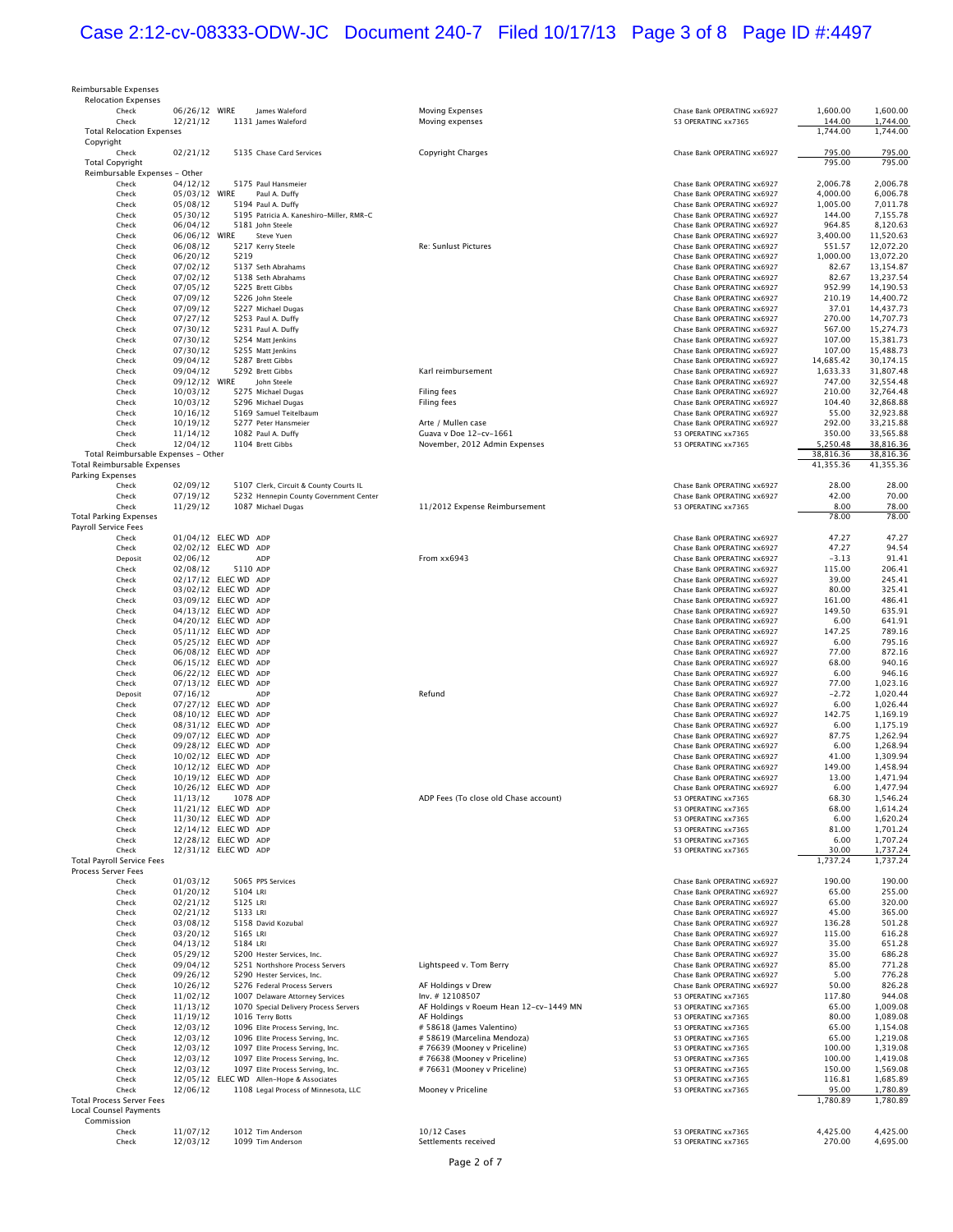#### Case 2:12-cv-08333-ODW-JC Document 240-7 Filed 10/17/13 Page 4 of 8 Page ID #:4498

| Check                                | 12/04/12                     | 1102 Jonathan Wells Tappan        | 11/2012 Commission                                                                  | 53 OPERATING xx7365         | 375.00      | 5,070.00    |
|--------------------------------------|------------------------------|-----------------------------------|-------------------------------------------------------------------------------------|-----------------------------|-------------|-------------|
| Check                                | 12/14/12                     | 1122 Steven Goodhue               | 12/2012                                                                             | 53 OPERATING xx7365         | 1,500.00    | 6,570.00    |
| Check                                | 12/26/12                     | 1134 Sam Trenchi                  | AF Holdings v Stein Hals                                                            | 53 OPERATING xx7365         | 630.00      | 7,200.00    |
| Check                                | 12/31/12 WIRE                | Daniel Ruggiero                   | \$14.900 @ 15%                                                                      | 53 OPERATING xx7365         | 2,235.00    | 9,435.00    |
| Check                                | 12/31/12                     | 1136 Jacques Nazaire              | \$11,500 @ 15%                                                                      | 53 OPERATING xx7365         | 1,725.00    | 11,160.00   |
| Check                                | 12/31/12                     | 1137 Jonathan Wells Tappan        | \$5,000 @ 15%                                                                       | 53 OPERATING xx7365         | 750.00      | 11,910.00   |
| Check                                | 12/31/12                     | 1138 Steven Goodhue               | 01/2013                                                                             | 53 OPERATING xx7365         | 1,500.00    | 13,410.00   |
| Check                                | 12/31/12                     | 1139 Curtis Hussey                | 01/2013                                                                             | 53 OPERATING xx7365         | 500.00      | 13,910.00   |
| <b>Total Commission</b>              |                              |                                   |                                                                                     |                             | 13,910.00   | 13,910.00   |
| Filing Fees & Legal Expenses         |                              |                                   |                                                                                     |                             |             |             |
|                                      |                              |                                   |                                                                                     |                             |             |             |
| Check                                | 01/09/12                     | 5089 Tim Anderson                 |                                                                                     | Chase Bank OPERATING xx6927 | 2,130.00    | 2,130.00    |
| Check                                | 01/11/12                     | 5092 Raphael Whitford             |                                                                                     | Chase Bank OPERATING xx6927 | 510.00      | 2,640.00    |
| Check                                | 03/12/12                     | 5162 Doug McIntyre                |                                                                                     | Chase Bank OPERATING xx6927 | 350.00      | 2,990.00    |
| Check                                | 06/07/12                     | 5206 Brett Gibbs                  |                                                                                     | Chase Bank OPERATING xx6927 | 954.72      | 3,944.72    |
| Check                                | 06/11/12                     | 5215 Tim Anderson                 |                                                                                     | Chase Bank OPERATING xx6927 | 350.00      | 4,294.72    |
| Check                                | 06/14/12                     | 5211 Steven Goodhue               |                                                                                     | Chase Bank OPERATING xx6927 | 602.00      | 4,896.72    |
| Check                                | 07/09/12                     | 5142 Tim Anderson                 |                                                                                     | Chase Bank OPERATING xx6927 | 6,325.00    | 11,221.72   |
|                                      | 08/07/12                     |                                   |                                                                                     | Chase Bank OPERATING xx6927 | 1,830.59    | 13,052.31   |
| Check                                |                              | 5265 Curtis Hussey                |                                                                                     |                             |             |             |
| Check                                | 08/20/12                     | 5282 Jacques Nazaire              |                                                                                     | Chase Bank OPERATING xx6927 | 1,125.00    | 14,177.31   |
| Check                                | 08/20/12                     | 5283 Curtis Hussey                |                                                                                     | Chase Bank OPERATING xx6927 | 435.00      | 14,612.31   |
| Check                                | 08/29/12                     | 5281 Steven Goodhue               |                                                                                     | Chase Bank OPERATING xx6927 | 675.00      | 15,287.31   |
| Check                                | 09/11/12                     | 5294 Steven Goodhue               |                                                                                     | Chase Bank OPERATING xx6927 | 675.00      | 15,962.31   |
| Check                                | 11/07/12                     | 1072 Steven Goodhue               | Reimbursement                                                                       | 53 OPERATING xx7365         | 6,000.00    | 21,962.31   |
| Check                                | 11/07/12                     | 1073 Steven Goodhue               | Reimbursement                                                                       | 53 OPERATING xx7365         | 6,000.00    | 27,962.31   |
|                                      | 11/13/12                     |                                   | AF Holdings v Burnell                                                               |                             | 350.00      | 28,312.31   |
| Check                                |                              | 1079 Jonathan Wells Tappan        |                                                                                     | 53 OPERATING xx7365         |             |             |
| Check                                | 11/13/12                     | 1080 Curtis Hussey                | Lightspeed State / Oldroyd Filing Fees (Advanced)                                   | 53 OPERATING xx7365         | 84.00       | 28,396.31   |
| Check                                | 11/13/12                     | 1080 Curtis Hussey                | Guava AL Filing Fees (Advanced)                                                     | 53 OPERATING xx7365         | 350.00      | 28,746.31   |
| Check                                | 11/13/12                     | 1080 Curtis Hussey                | Quad AL Filing fees (Advanced)                                                      | 53 OPERATING xx7365         | 3,150.00    | 31,896.31   |
| Check                                | 11/13/12                     | 1080 Curtis Hussey                | Quad MS Filing fees (to be paid)                                                    | 53 OPERATING xx7365         | 1,050.00    | 32,946.31   |
| Check                                | 11/28/12                     | 1084 Daniel Ruggiero              | Postage                                                                             | 53 OPERATING xx7365         | 400.00      | 33,346.31   |
| Check                                | 11/28/12                     | 1085 Sam Trenchi                  | AF Holdings v Christopher Barton                                                    | 53 OPERATING xx7365         | 350.00      | 33,696.31   |
|                                      |                              |                                   |                                                                                     |                             |             |             |
| Check                                | 11/28/12                     | 1085 Sam Trenchi                  | AF Holdings v Stein Hals                                                            | 53 OPERATING xx7365         | 350.00      | 34,046.31   |
| Check                                | 12/03/12                     | 1098 Alan Greenstein              | Nov. 2012 case work reimbursement                                                   | 53 OPERATING xx7365         | 200.00      | 34,246.31   |
| Check                                | 12/03/12                     | 1099 Tim Anderson                 | Deposition / Witness fees                                                           | 53 OPERATING xx7365         | 1,650.00    | 35,896.31   |
| Check                                | 12/05/12                     | 1107 Jonathan Wells Tappan        | Additional 11/2012 Comm Due                                                         | 53 OPERATING xx7365         | 375.00      | 36,271.31   |
| Check                                | 12/20/12 WIRE                | Isaac F. Slepner                  | Mongomery Cty., PA Filing 258.00 + 3.25 Subpoena                                    | 53 OPERATING xx7365         | 261.25      | 36,532.56   |
| Check                                | 12/20/12 WIRE                | Isaac F. Slepner                  | Montgomery Cty., PA Filing 258.00 + 3.25 Subpoena                                   | 53 OPERATING xx7365         | 261.25      | 36,793.81   |
| Check                                | 12/20/12 WIRE                | Isaac F. Slepner                  | Bucks Cty., PA Filing 215.75 + \$3.25 Subpoena                                      | 53 OPERATING xx7365         | 219.00      | 37,012.81   |
|                                      |                              |                                   |                                                                                     |                             |             |             |
| Check                                | 12/20/12 WIRE                | Isaac F. Slepner                  | Delaware Cty., PA Filing \$257.50 + \$50 1st filing + \$25 Motion + \$3.25 Subpoena | 53 OPERATING xx7365         | 353.75      | 37,366.56   |
| Check                                | 12/20/12 WIRE                | Isaac F. Slepner                  | Chester Cty., PA Filing + \$4.00 subpoena                                           | 53 OPERATING xx7365         | 165.00      | 37,531.56   |
| Check                                | 12/20/12 WIRE                | Isaac F. Slepner                  | Philadelphia filing fee                                                             | 53 OPERATING xx7365         | 321.48      | 37,853.04   |
| Check                                | 12/21/12 WIRE                | Jacques Nazaire                   | Balance of 10/2012 Filing Fees                                                      | 53 OPERATING xx7365         | 2,800.00    | 40,653.04   |
| Check                                | 12/26/12                     | 1134 Sam Trenchi                  | Less service fees already paid                                                      | 53 OPERATING xx7365         | $-100.00$   | 40,553.04   |
| Total Filing Fees & Legal Expenses   |                              |                                   |                                                                                     |                             | 40,553.04   | 40,553.04   |
| Local Counsel Payments - Other       |                              |                                   |                                                                                     |                             |             |             |
| Check                                | 01/09/12                     | 5090 Doug McIntyre                |                                                                                     | Chase Bank OPERATING xx6927 | 4,180.00    | 4,180.00    |
|                                      |                              |                                   |                                                                                     |                             | 2,920.00    | 7,100.00    |
| Check                                | 03/12/12                     | 5160 Michael O'Malley             |                                                                                     | Chase Bank OPERATING xx6927 |             |             |
| Check                                | 06/08/12 WIRE                | Kevin Hoerner                     |                                                                                     | Chase Bank OPERATING xx6927 | 8,431.11    | 15,531.11   |
| Check                                | 07/09/12                     | 5141 Doug McIntyre                |                                                                                     | Chase Bank OPERATING xx6927 | 1,831.00    | 17,362.11   |
| Check                                | 07/27/12 WIRE                | George Banas                      |                                                                                     | Chase Bank OPERATING xx6927 | 3,150.00    | 20,512.11   |
| Check                                | 08/10/12                     |                                   |                                                                                     |                             | 916.65      | 21,428.76   |
|                                      |                              |                                   |                                                                                     | Chase Bank OPERATING xx6927 |             |             |
|                                      |                              | 5268 Kevin Hoerner                |                                                                                     |                             |             |             |
| Total Local Counsel Payments - Other |                              |                                   |                                                                                     |                             | 21,428.76   | 21,428.76   |
| <b>Total Local Counsel Payments</b>  |                              |                                   |                                                                                     |                             | 75,891.80   | 75,891.80   |
| Reimbursement                        |                              |                                   |                                                                                     |                             |             |             |
| Check                                | 01/03/12                     | 5082 Mark Lutz                    |                                                                                     | Chase Bank OPERATING xx6927 | 682.37      | 682.37      |
| Deposit                              | 02/06/12                     | Prenda Law Trust Account          | From xx6943                                                                         | Chase Bank OPERATING xx6927 | $-7,184.80$ | $-6,502.43$ |
| Check                                | 02/06/12                     | 5119 John Steele                  |                                                                                     | Chase Bank OPERATING xx6927 | 10,300.00   | 3,797.57    |
| Check                                | 02/21/12                     | 5132 John Steele                  |                                                                                     | Chase Bank OPERATING xx6927 | 5,448.46    | 9,246.03    |
| Check                                | 02/21/12                     | 5136 John Steele                  |                                                                                     | Chase Bank OPERATING xx6927 | 601.46      | 9,847.49    |
| Check                                | 02/27/12 ELEC WD John Steele |                                   |                                                                                     | Chase Bank OPERATING xx6927 | 300.00      | 10,147.49   |
|                                      |                              |                                   |                                                                                     |                             |             |             |
| Check                                | 03/01/12 ELEC WD John Steele |                                   |                                                                                     | Chase Bank OPERATING xx6927 | 6,300.00    | 16,447.49   |
| Check                                |                              | 03/19/12 ELEC WD Steele Hansmeier |                                                                                     | Chase Bank OPERATING xx6927 | 300.00      | 16,747.49   |
| Check                                | 04/04/12                     | 5172 Joseph Perea                 |                                                                                     | Chase Bank OPERATING xx6927 | 300.00      | 17,047.49   |
| Check                                | 05/21/12                     | 5212 John Steele                  |                                                                                     | Chase Bank OPERATING xx6927 | 72.43       | 17,119.92   |
| Check                                | 05/21/12                     | 5212 John Steele                  |                                                                                     | Chase Bank OPERATING xx6927 | 2,069.10    | 19,189.02   |
| Check                                | 05/21/12                     | 5212 John Steele                  |                                                                                     | Chase Bank OPERATING xx6927 | 180.26      | 19,369.28   |
| Check                                | 05/21/12                     | 5212 John Steele                  |                                                                                     | Chase Bank OPERATING xx6927 | 1,034.55    | 20,403.83   |
| Check                                | 05/21/12                     | 5212 John Steele                  |                                                                                     | Chase Bank OPERATING xx6927 | 1,107.05    | 21,510.88   |
| Total Reimbursement                  |                              |                                   |                                                                                     |                             | 21,510.88   | 21,510.88   |
| <b>Credit Card Processing Fees</b>   |                              |                                   |                                                                                     |                             |             |             |
| Check                                |                              | 01/05/12 ELEC WD Bluepay, Inc.    |                                                                                     | Chase Bank OPERATING xx6927 | 3,281.17    | 3,281.17    |
| Check                                |                              | 01/12/12 ELEC WD Bluepay, Inc.    |                                                                                     | Chase Bank OPERATING xx6927 | 25.00       | 3,306.17    |
| Check                                |                              | 01/12/12 ELEC WD Bluepay, Inc.    |                                                                                     | Chase Bank OPERATING xx6927 | 300.00      | 3,606.17    |
|                                      |                              | 01/18/12 ELEC WD Bluepay, Inc.    |                                                                                     |                             |             |             |
| Check                                |                              |                                   |                                                                                     | Chase Bank OPERATING xx6927 | 231.29      | 3,837.46    |
| Check                                |                              | 01/18/12 ELEC WD Bluepay, Inc.    |                                                                                     | Chase Bank OPERATING xx6927 | 43.94       | 3,881.40    |
| Check                                |                              | 01/19/12 ELEC WD Bluepay, Inc.    |                                                                                     | Chase Bank OPERATING xx6927 | 129.00      | 4,010.40    |
| Check                                |                              | 02/09/12 ELEC WD Bluepay, Inc.    |                                                                                     | Chase Bank OPERATING xx6927 | 2,887.71    | 6,898.11    |
| Check                                |                              | 02/09/12 ELEC WD Bluepay, Inc.    |                                                                                     | Chase Bank OPERATING xx6927 | 544.49      | 7,442.60    |
| Check                                |                              | 02/13/12 ELEC WD Bluepay, Inc.    |                                                                                     | Chase Bank OPERATING xx6927 | 42.53       | 7,485.13    |
| Check                                |                              | 02/15/12 ELEC WD American Express |                                                                                     | Chase Bank OPERATING xx6927 | 1,872.82    | 9,357.95    |
| Check                                |                              | 03/05/12 ELEC WD American Express |                                                                                     | Chase Bank OPERATING xx6927 | 12,399.73   | 21,757.68   |
|                                      |                              |                                   |                                                                                     | Chase Bank OPERATING xx6927 |             |             |
| Check                                |                              | 03/05/12 ELEC WD American Express |                                                                                     |                             | 338.88      | 22,096.56   |
| Check                                |                              | 03/14/12 ELEC WD Bluepay, Inc.    |                                                                                     | Chase Bank OPERATING xx6927 | 3,754.19    | 25,850.75   |
| Check                                |                              | 03/14/12 ELEC WD Bluepay, Inc.    |                                                                                     | Chase Bank OPERATING xx6927 | 282.16      | 26,132.91   |
| Check                                |                              | 03/21/12 ELEC WD Bluepay, Inc.    |                                                                                     | Chase Bank OPERATING xx6927 | 29.94       | 26,162.85   |
| Check                                |                              | 04/03/12 ELEC WD American Express |                                                                                     | Chase Bank OPERATING xx6927 | 8,429.68    | 34,592.53   |
| Check                                |                              | 04/03/12 ELEC WD American Express |                                                                                     | Chase Bank OPERATING xx6927 | 24.99       | 34,617.52   |
| Check                                |                              | 04/05/12 ELEC WD American Express |                                                                                     | Chase Bank OPERATING xx6927 | 268.23      | 34,885.75   |
|                                      |                              |                                   |                                                                                     |                             |             |             |
| Check                                |                              | 04/10/12 ELEC WD Bluepay, Inc.    |                                                                                     | Chase Bank OPERATING xx6927 | 1,841.74    | 36,727.49   |
| Check                                |                              | 04/10/12 ELEC WD Bluepay, Inc.    |                                                                                     | Chase Bank OPERATING xx6927 | 132.57      | 36,860.06   |
| Check                                |                              | 04/16/12 ELEC WD American Express |                                                                                     | Chase Bank OPERATING xx6927 | 1,885.82    | 38,745.88   |
| Check                                |                              | 04/20/12 ELEC WD Bluepay, Inc.    |                                                                                     | Chase Bank OPERATING xx6927 | 22.56       | 38,768.44   |
| Check                                |                              | 05/01/12 ELEC WD American Express |                                                                                     | Chase Bank OPERATING xx6927 | 44.94       | 38,813.38   |
| Check                                |                              | 05/08/12 ELEC WD American Express |                                                                                     | Chase Bank OPERATING xx6927 | 389.91      | 39,203.29   |
|                                      |                              |                                   |                                                                                     |                             |             |             |
| Check                                |                              | 05/08/12 ELEC WD Bluepay, Inc.    |                                                                                     | Chase Bank OPERATING xx6927 | 17.51       | 39,220.80   |
| Check                                | 05/09/12 ELEC WD Pay Simple  |                                   |                                                                                     | Chase Bank OPERATING xx6927 | 27.06       | 39,247.86   |
| Check                                |                              | 05/10/12 ELEC WD Bluepay, Inc.    |                                                                                     | Chase Bank OPERATING xx6927 | 2,101.35    | 41,349.21   |
| Check                                |                              | 05/11/12 ELEC WD Bluepay, Inc.    |                                                                                     | Chase Bank OPERATING xx6927 | 120.02      | 41,469.23   |
| Check                                |                              | 05/17/12 ELEC WD American Express |                                                                                     | Chase Bank OPERATING xx6927 | 2,026.46    | 43,495.69   |
| Check                                |                              | 05/31/12 ELEC WD American Express |                                                                                     | Chase Bank OPERATING xx6927 | 10,498.90   | 53,994.59   |
| Check                                |                              | 06/05/12 ELEC WD American Express |                                                                                     | Chase Bank OPERATING xx6927 | 349.45      | 54,344.04   |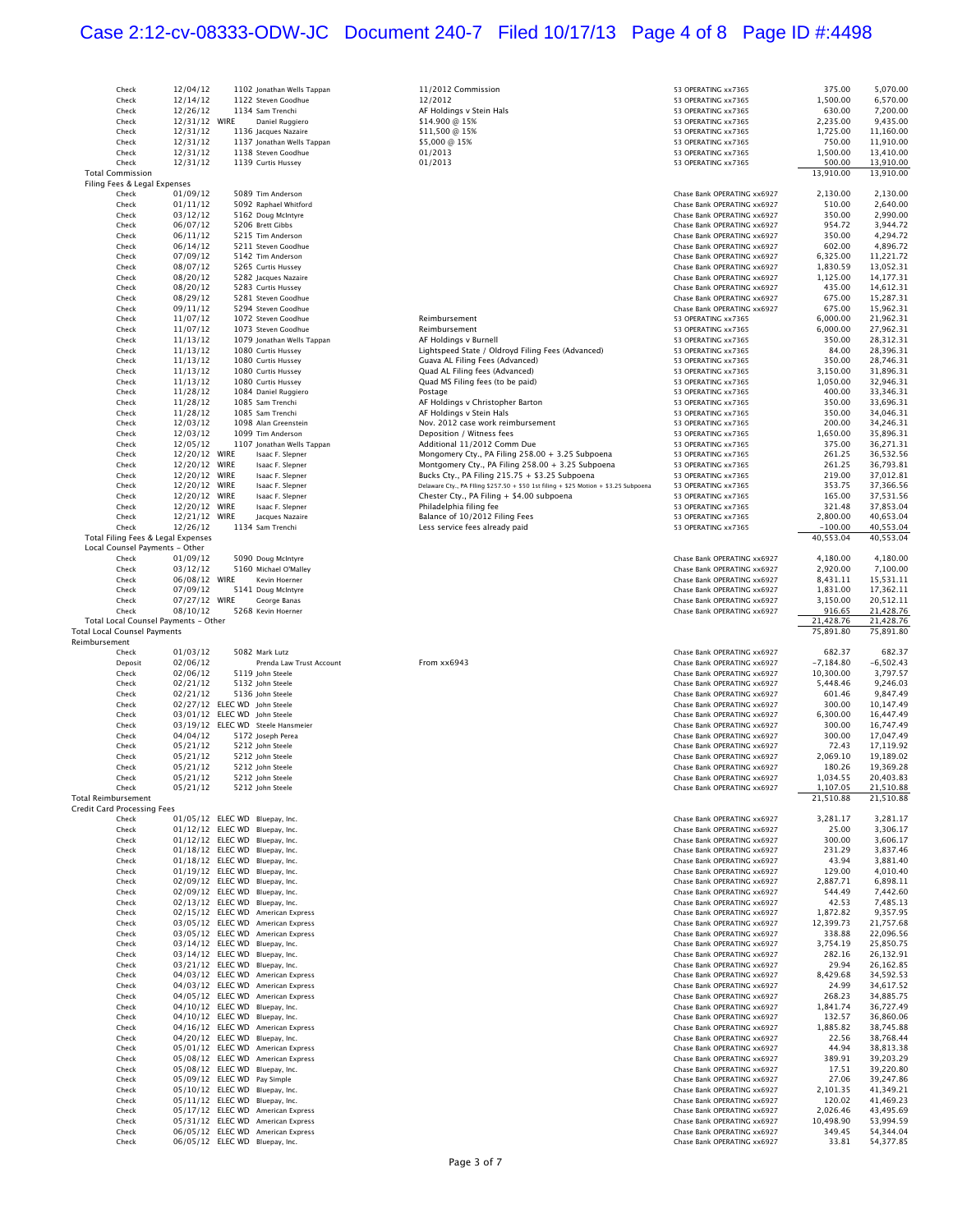| Check                                    |                                | 06/06/12 ELEC WD Bluepay, Inc.               | Chase Bank OPERATING xx6927                                | 3,557.24    | 57,935.09                                     |
|------------------------------------------|--------------------------------|----------------------------------------------|------------------------------------------------------------|-------------|-----------------------------------------------|
| Check                                    | 06/06/12 ELEC WD Bluepay, Inc. |                                              | Chase Bank OPERATING xx6927                                | 107.33      | 58,042.42                                     |
| Check                                    |                                | 06/18/12 ELEC WD American Express            | Chase Bank OPERATING xx6927                                | 4.95        | 58,047.37                                     |
| Check                                    |                                | 07/05/12 ELEC WD American Express            | Chase Bank OPERATING xx6927                                | 391.46      | 58,438.83                                     |
| Check                                    | 07/06/12 ELEC WD Bluepay, Inc. |                                              | Chase Bank OPERATING xx6927                                | 3,002.99    | 61,441.82                                     |
| Check                                    |                                |                                              | Chase Bank OPERATING xx6927                                | 97.23       | 61,539.05                                     |
|                                          | 07/06/12 ELEC WD Bluepay, Inc. |                                              |                                                            |             |                                               |
| Check                                    | 07/06/12 ELEC WD Bluepay, Inc. |                                              | Chase Bank OPERATING xx6927                                | 20.07       | 61,559.12                                     |
| Check                                    |                                | 07/09/12 ELEC WD American Express            | Chase Bank OPERATING xx6927                                | 3,237.41    | 64,796.53                                     |
| Check                                    |                                | 07/09/12 ELEC WD American Express            | Chase Bank OPERATING xx6927                                | 374.94      | 65,171.47                                     |
| Check                                    | 07/10/12 ELEC WD Transfirst    |                                              | Chase Bank OPERATING xx6927                                | 80.30       | 65,251.77                                     |
| Check                                    |                                | 07/17/12 ELEC WD American Express            | Chase Bank OPERATING xx6927                                | 7.95        | 65,259.72                                     |
| Check                                    |                                | 08/06/12 ELEC WD American Express            | Chase Bank OPERATING xx6927                                | 200.05      | 65,459.77                                     |
| Check                                    |                                | 08/08/12 ELEC WD Bluepay, Inc.               | Chase Bank OPERATING xx6927                                | 14.26       | 65,474.03                                     |
| Check                                    | 08/10/12 ELEC WD Transfirst    |                                              | Chase Bank OPERATING xx6927                                | 1,069.51    | 66,543.54                                     |
| Check                                    | 08/13/12 ELEC WD Bluepay, Inc. |                                              | Chase Bank OPERATING xx6927                                | 469.47      | 67,013.01                                     |
| Check                                    | 08/13/12 ELEC WD Bluepay, Inc. |                                              | Chase Bank OPERATING xx6927                                | 83.23       | 67,096.24                                     |
|                                          |                                |                                              | Chase Bank OPERATING xx6927                                | 11,416.15   | 78,512.39                                     |
| Check                                    |                                | 08/15/12 ELEC WD American Express            |                                                            |             |                                               |
| Check                                    |                                | 08/16/12 ELEC WD American Express            | Chase Bank OPERATING xx6927                                | 7.95        | 78,520.34                                     |
| Check                                    |                                | 09/05/12 ELEC WD American Express            | Chase Bank OPERATING xx6927                                | 653.10      | 79,173.44                                     |
| Check                                    |                                | 09/06/12 ELEC WD American Express            | Chase Bank OPERATING xx6927                                | 1.30        | 79,174.74                                     |
| Check                                    | 09/07/12 ELEC WD Bluepay, Inc. |                                              | Chase Bank OPERATING xx6927                                | 3,130.20    | 82,304.94                                     |
| Check                                    | 09/07/12 ELEC WD Bluepay, Inc. |                                              | Chase Bank OPERATING xx6927                                | 116.62      | 82,421.56                                     |
| Check                                    | 09/10/12 ELEC WD Transfirst    |                                              | Chase Bank OPERATING xx6927                                | 45.32       | 82,466.88                                     |
| Check                                    | 09/11/12 ELEC WD Bluepay, Inc. |                                              | Chase Bank OPERATING xx6927                                | 39.68       | 82,506.56                                     |
| Check                                    |                                | 09/13/12 ELEC WD American Express            | Chase Bank OPERATING xx6927                                | 44.94       | 82,551.50                                     |
|                                          |                                |                                              |                                                            | 9,355.35    | 91,906.85                                     |
| Check                                    |                                | 09/17/12 ELEC WD American Express            | Chase Bank OPERATING xx6927                                |             |                                               |
| Check                                    |                                | 09/17/12 ELEC WD American Express            | Chase Bank OPERATING xx6927                                | 7.95        | 91,914.80                                     |
| Check                                    |                                | 10/05/12 ELEC WD American Express            | Chase Bank OPERATING xx6927                                | 31,130.73   | 123,045.53                                    |
| Check                                    |                                | 10/05/12 ELEC WD American Express            | Chase Bank OPERATING xx6927                                | 447.23      | 123,492.76                                    |
| Check                                    |                                | 10/09/12 ELEC WD Bluepay, Inc.               | Chase Bank OPERATING xx6927                                | 7.01        | 123,499.77                                    |
| Check                                    | 10/10/12 ELEC WD Transfirst    |                                              | Chase Bank OPERATING xx6927                                | 32.00       | 123,531.77                                    |
| Check                                    |                                | 10/11/12 ELEC WD Bluepay, Inc.               | Chase Bank OPERATING xx6927                                | 2,323.57    | 125,855.34                                    |
| Check                                    | 10/11/12 ELEC WD Bluepay, Inc. |                                              | Chase Bank OPERATING xx6927                                | 63.21       | 125,918.55                                    |
| Check                                    |                                | 10/16/12 ELEC WD American Express            | Chase Bank OPERATING xx6927                                | 7.95        | 125,926.50                                    |
|                                          |                                |                                              |                                                            | 5,581.17    | 131,507.67                                    |
| Check                                    |                                | 10/17/12 ELEC WD American Express            | Chase Bank OPERATING xx6927                                |             |                                               |
| Check                                    |                                | 10/23/12 ELEC WD Gateway Services            | 53 OPERATING xx7365                                        | 109.60      | 131,617.27                                    |
| Check                                    |                                | 11/06/12 ELEC WD Gateway Services            | 53 OPERATING xx7365                                        | 20.00       | 131,637.27                                    |
| Check                                    |                                | 12/06/12 ELEC WD Gateway Services            | 53 OPERATING xx7365                                        | 20.00       | 131,657.27                                    |
| Check                                    |                                | 12/06/12 ELEC WD Bluepay, Inc.               | 53 OPERATING xx7365                                        | 15.60       | 131,672.87                                    |
| Check                                    | 12/06/12 ELEC WD Bill Matrix   |                                              | 53 OPERATING xx7365                                        | 3.50        | 131,676.37                                    |
| Check                                    |                                | 12/07/12 ELEC WD Bluepay, Inc.               | 53 OPERATING xx7365                                        | 82.30       | 131,758.67                                    |
| Check                                    |                                | 12/07/12 ELEC WD Bluepay, Inc.               | 53 OPERATING xx7365                                        | 1,457.63    | 133,216.30                                    |
| Check                                    |                                | 12/11/12 ELEC WD Bluepay, Inc.               | 53 OPERATING xx7365                                        | 129.00      | 133,345.30                                    |
|                                          |                                |                                              |                                                            | 133,345.30  |                                               |
| <b>Total Credit Card Processing Fees</b> |                                |                                              |                                                            |             | 133,345.30                                    |
| Payroll Tax                              |                                |                                              |                                                            |             |                                               |
| Check                                    |                                | 01/03/12 ELEC WD Payroll Tax - MN            | Chase Bank OPERATING xx6927                                | 1,628.17    | 1,628.17                                      |
| Check                                    | 02/29/12 ELEC WD ADP           |                                              | Chase Bank OPERATING xx6927                                | 10,559.71   | 12,187.88                                     |
| Deposit                                  | 03/02/12                       | ADP                                          | Chase Bank OPERATING xx6927                                | $-6,653.56$ | 5,534.32                                      |
| Check                                    | 03/02/12 ELEC WD ADP           |                                              | Chase Bank OPERATING xx6927                                | 6,653.56    | 12,187.88                                     |
| Check                                    | 03/08/12 ELEC WD ADP           |                                              | Chase Bank OPERATING xx6927                                | 11,078.56   | 23,266.44                                     |
| Deposit                                  | 03/13/12                       | ADP                                          | Chase Bank OPERATING xx6927                                | $-591.75$   | 22,674.69                                     |
| Check                                    | 04/02/12 ELEC WD ADP           |                                              | Chase Bank OPERATING xx6927                                | 10,242.86   | 32,917.55                                     |
| Check                                    | 04/04/12 ELEC WD ADP           |                                              | Chase Bank OPERATING xx6927                                | 110.92      | 33,028.47                                     |
|                                          | 04/19/12                       | ADP                                          | Chase Bank OPERATING xx6927                                | $-17.10$    | 33,011.37                                     |
| Deposit                                  |                                |                                              |                                                            |             |                                               |
| Check                                    | 05/01/12 ELEC WD ADP           |                                              | Chase Bank OPERATING xx6927                                | 9,653.35    | 42,664.72                                     |
| Check                                    | 05/09/12 ELEC WD ADP           |                                              | Chase Bank OPERATING xx6927                                | 37.12       | 42,701.84                                     |
| Check                                    | 05/31/12 ELEC WD ADP           |                                              | Chase Bank OPERATING xx6927                                | 10,099.77   | 52,801.61                                     |
| Deposit                                  | 06/11/12                       | ADP                                          | Chase Bank OPERATING xx6927                                | $-36.66$    | 52,764.95                                     |
| Check                                    | 06/26/12 ELEC WD ADP           |                                              | Chase Bank OPERATING xx6927                                | 11,051.58   | 63,816.53                                     |
| Check                                    | 08/01/12 ELEC WD ADP           |                                              | Chase Bank OPERATING xx6927                                | 9,185.52    | 73,002.05                                     |
| Check                                    | 08/01/12 ELEC WD ADP           |                                              | Chase Bank OPERATING xx6927                                | 1,290.72    | 74,292.77                                     |
| Check                                    | 08/30/12 ELEC WD ADP           |                                              | Chase Bank OPERATING xx6927                                | 4,248.83    | 78,541.60                                     |
|                                          | 08/31/12 ELEC WD ADP           |                                              |                                                            |             | 78,580.60                                     |
| Check                                    |                                |                                              | Chase Bank OPERATING xx6927                                | 39.00       |                                               |
| Check                                    | 09/28/12 ELEC WD ADP           |                                              | Chase Bank OPERATING xx6927                                | 4,476.97    | 83,057.57                                     |
| Check                                    | 10/05/12 ELEC WD ADP           |                                              | Chase Bank OPERATING xx6927                                | 9,895.00    | 92,952.57                                     |
| Check                                    | 12/05/12 ELEC WD ADP           |                                              | 53 OPERATING xx7365                                        | 4,369.83    | 97,322.40                                     |
| Check                                    | 12/31/12 ELEC WD ADP           |                                              |                                                            |             | 102,489.32                                    |
| Total Payroll Tax                        |                                |                                              | 53 OPERATING xx7365                                        | 5,166.92    | 102,489.32                                    |
| Payments to Old Owners                   |                                |                                              |                                                            | 102,489.32  |                                               |
|                                          |                                |                                              |                                                            |             |                                               |
| Check                                    | 01/03/12 WIRE                  | Paul A. Duffy                                | Chase Bank OPERATING xx6927                                | 5,100.00    | 5,100.00                                      |
|                                          |                                | Paul Hansmeier                               | Chase Bank OPERATING xx6927                                | 90,000.00   | 95,100.00                                     |
| Check                                    | 01/03/12 WIRE                  |                                              |                                                            |             |                                               |
| Check                                    | 01/03/12                       | 5093 John Steele                             | Chase Bank OPERATING xx6927                                | 100,000.00  | 195,100.00                                    |
| Check                                    | 02/01/12 WIRE                  | Paul Hansmeier                               | Chase Bank OPERATING xx6927                                | 15,321.28   | 210,421.28                                    |
| Check                                    | 02/06/12                       | 5120 John Steele                             | Chase Bank OPERATING xx6927                                | 75,000.00   | 285,421.28                                    |
| Check                                    | 02/07/12 WIRE                  | Paul Hansmeier                               | Chase Bank OPERATING xx6927                                | 75,000.00   | 360,421.28                                    |
| Check                                    |                                | 03/02/12 ELEC WD Under the Bridge Consulting | Chase Bank OPERATING xx6927                                | 100,000.00  | 460,421.28                                    |
| Check                                    | 04/04/12                       | 5176 Under the Bridge Consulting             | Chase Bank OPERATING xx6927                                | 150,000.00  | 610,421.28                                    |
| Check                                    | 04/13/12 WIRE                  | Paul A. Duffy                                | Chase Bank OPERATING xx6927                                | 4,120.00    | 614,541.28                                    |
| Check                                    | 04/24/12 WIRE                  | John Steele                                  | Chase Bank OPERATING xx6927                                | 400.00      | 614,941.28                                    |
| Check                                    | 04/24/12 WIRE                  | Paul Hansmeier                               | Chase Bank OPERATING xx6927                                | 5,000.00    | 619,941.28                                    |
| Check                                    | 05/03/12                       | 5190 John Steele                             | Chase Bank OPERATING xx6927                                | 4,600.00    | 624,541.28                                    |
|                                          |                                |                                              |                                                            |             |                                               |
| Check                                    | 05/04/12 WIRE                  | Under the Bridge Consulting                  | Chase Bank OPERATING xx6927                                | 40,000.00   | 664,541.28                                    |
| Check                                    | 05/17/12 WIRE                  | John Steele                                  | Chase Bank OPERATING xx6927                                | 300.00      | 664,841.28                                    |
| Check                                    | 05/21/12                       | 5212 John Steele                             | Chase Bank OPERATING xx6927                                | 236.61      | 665,077.89                                    |
| Check                                    | 05/29/12                       | 5202 Under the Bridge Consulting             | Chase Bank OPERATING xx6927                                | 100,000.00  | 765,077.89                                    |
| ${\sf Check}$                            | 06/04/12 WIRE                  | Under the Bridge Consulting                  | Chase Bank OPERATING xx6927                                | 100,000.00  | 865,077.89                                    |
| Check                                    | 06/18/12 WIRE                  | Under the Bridge Consulting                  | Chase Bank OPERATING xx6927                                | 50,000.00   | 915,077.89                                    |
| Check                                    | 07/02/12 WIRE                  | Paul A. Duffy                                | Chase Bank OPERATING xx6927                                | 5,000.00    | 920,077.89                                    |
| Check                                    | 07/03/12                       | 5228 Paul A. Duffy                           | Chase Bank OPERATING xx6927                                | 4,080.00    | 924,157.89                                    |
| Check                                    | 07/09/12                       | 5230 Under the Bridge Consulting             | Chase Bank OPERATING xx6927                                |             | 125,000.00 1,049,157.89                       |
|                                          |                                |                                              |                                                            |             |                                               |
| Check                                    | 07/25/12 WIRE                  | John Steele                                  | Chase Bank OPERATING xx6927                                |             | 400.00 1,049,557.89                           |
| Check                                    | 08/01/12 WIRE                  | Under the Bridge Consulting                  | Chase Bank OPERATING xx6927                                |             | 81,000.00 1,130,557.89                        |
| Check                                    | 08/24/12 WIRE                  | John Steele                                  | Chase Bank OPERATING xx6927                                |             | 300.00 1,130,857.89                           |
| Check                                    | 08/30/12 WIRE                  | Paul A. Duffy                                | Chase Bank OPERATING xx6927                                |             | 8,769.56 1,139,627.45                         |
| Check                                    | 08/30/12 WIRE                  | John Steele                                  | Chase Bank OPERATING xx6927                                |             | 13,779.33 1,153,406.78                        |
| Check                                    | 09/04/12 WIRE                  | Under the Bridge Consulting                  | Chase Bank OPERATING xx6927                                |             | 10,000.00 1,163,406.78                        |
| ${\sf Check}$                            | 09/04/12 WIRE                  | Under the Bridge Consulting                  | Chase Bank OPERATING xx6927                                |             | 5,000.00 1,168,406.78                         |
| Check                                    | 09/06/12 WIRE                  | Under the Bridge Consulting                  | Chase Bank OPERATING xx6927                                |             | 100,000.00 1,268,406.78                       |
| Check                                    | 09/07/12 WIRE                  | John Steele                                  | Chase Bank OPERATING xx6927                                |             | 4,800.00 1,273,206.78                         |
|                                          |                                |                                              |                                                            |             |                                               |
| Check                                    | 10/01/12 WIRE                  | John Steele                                  | Chase Bank OPERATING xx6927                                |             | 300.00 1,273,506.78                           |
| Check<br>Check                           | 10/04/12 WIRE<br>10/17/12 WIRE | Under the Bridge Consulting<br>John Steele   | Chase Bank OPERATING xx6927<br>Chase Bank OPERATING xx6927 |             | 50,000.00 1,323,506.78<br>300.00 1,323,806.78 |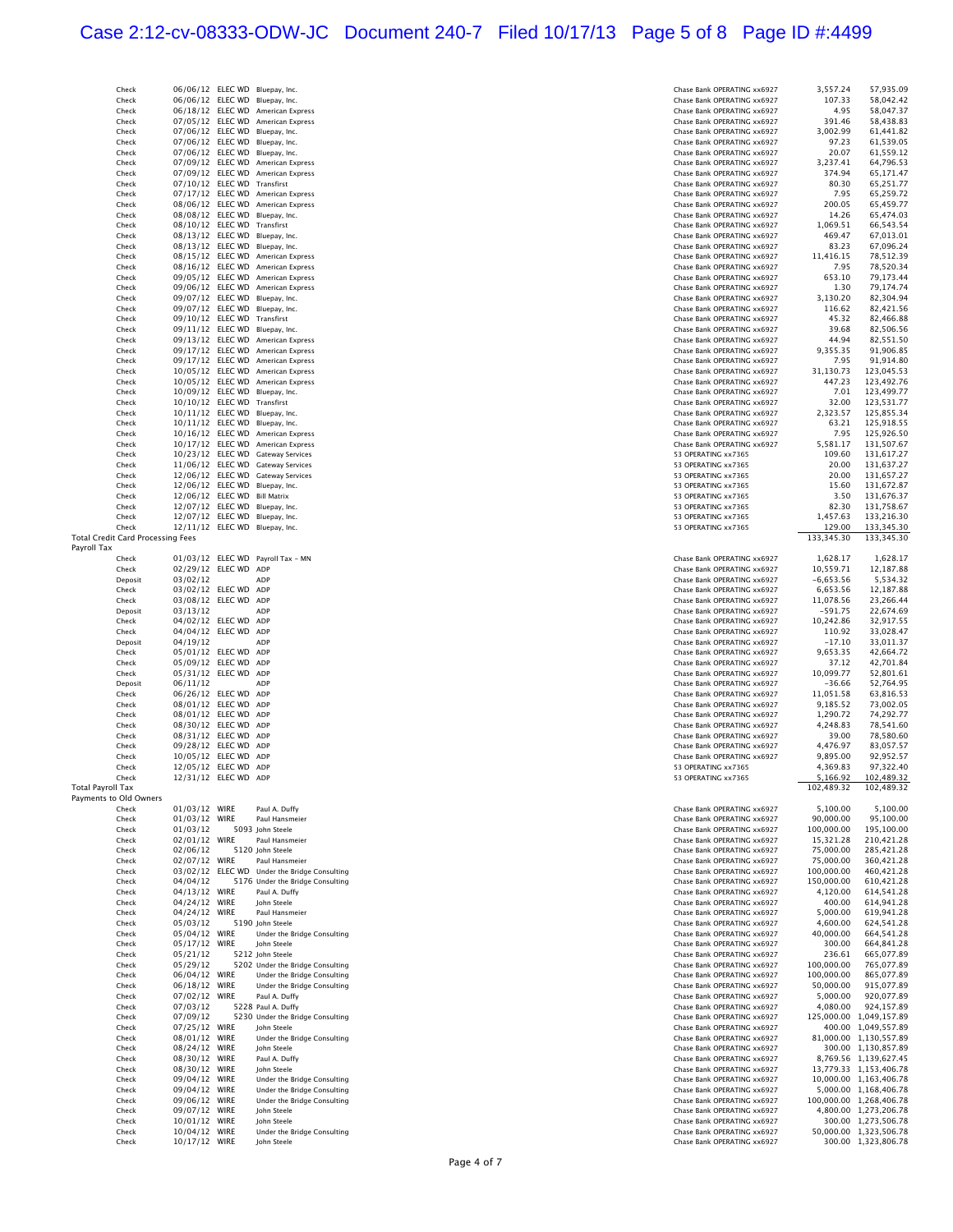### Case 2:12-cv-08333-ODW-JC Document 240-7 Filed 10/17/13 Page 6 of 8 Page ID #:4500

| Check<br>Check<br>Total Payments to Old Owners           | 12/04/12 WIRE<br>12/11/12 WIRE |                                              | Duffy Law Group<br>Under the Bridge Consulting                   | November, 2012                                          | 53 OPERATING xx7365<br>53 OPERATING xx7365                 | 1,343,806.78 1,343,806.78 | 10,000.00 1,333,806.78<br>10,000.00 1,343,806.78 |
|----------------------------------------------------------|--------------------------------|----------------------------------------------|------------------------------------------------------------------|---------------------------------------------------------|------------------------------------------------------------|---------------------------|--------------------------------------------------|
| Advertising and Promotion                                |                                |                                              |                                                                  |                                                         |                                                            |                           |                                                  |
| Check                                                    | 01/03/12                       |                                              | 5063 Jay Kopita                                                  |                                                         | Chase Bank OPERATING xx6927                                | 250.00                    | 250.00                                           |
| Check<br>Total Advertising and Promotion                 |                                |                                              | 05/01/12 ELEC WD American Express                                |                                                         | Chase Bank OPERATING xx6927                                | 10,047.18<br>10,297.18    | 10,297.18<br>10,297.18                           |
| <b>Bank Service Charges</b>                              |                                |                                              |                                                                  |                                                         |                                                            |                           |                                                  |
| Check                                                    | 03/01/12 FEE                   |                                              | Chase Bank                                                       |                                                         | Chase Bank OPERATING xx6927                                | 50.00                     | 50.00                                            |
| Check                                                    | 07/16/12 FEE                   |                                              | Chase Bank                                                       | <b>Account Settlement Fee</b>                           | Chase Bank OPERATING xx6927                                | 66.91                     | 116.91                                           |
| Check<br>Check                                           | 07/26/12 FEE<br>08/15/12 FEE   |                                              | Chase Bank<br>Chase Bank                                         | Transfer to xx6240<br>Account analysis fee              | Chase Bank OPERATING xx6927<br>Chase Bank OPERATING xx6927 | 50.00<br>255.42           | 166.91<br>422.33                                 |
| Check                                                    | 09/17/12 FEE                   |                                              | Chase Bank                                                       | Account settlement charge                               | Chase Bank OPERATING xx6927                                | 288.19                    | 710.52                                           |
| Check                                                    | 10/11/12 FEE                   |                                              | Fifth Third Bank                                                 |                                                         | 53 OPERATING xx7365                                        | 183.68                    | 894.20                                           |
| Check                                                    | 10/15/12 FEE                   |                                              | Chase Bank                                                       | Account settlement charge                               | Chase Bank OPERATING xx6927                                | 276.37                    | 1,170.57                                         |
| Check                                                    | 11/13/12 FEE                   |                                              | Fifth Third Bank                                                 |                                                         | 53 OPERATING xx7365                                        | 504.00                    | 1,674.57                                         |
| Check<br>Check                                           | 11/14/12 ELEC WD               |                                              | 12/12/12 ELEC WD Fifth Third Bank                                | FEE ON RET'D ITEM                                       | 53 INACTIVE IOLTA xx7217<br>53 OPERATING xx7365            | 25.00<br>415.63           | 1,699.57<br>2,115.20                             |
| <b>Total Bank Service Charges</b>                        |                                |                                              |                                                                  |                                                         |                                                            | 2,115.20                  | 2.115.20                                         |
| Dues and Subscriptions                                   |                                |                                              |                                                                  |                                                         |                                                            |                           |                                                  |
| Check                                                    |                                |                                              | 02/17/12 ELEC WD ULC of Chicago                                  |                                                         | Chase Bank OPERATING xx6927                                | 772.42                    | 772.42                                           |
| Check<br>Check                                           | 08/03/12                       |                                              | 05/21/12 ELEC WD ULC of Chicago<br>5260 PACER Service Center     |                                                         | Chase Bank OPERATING xx6927<br>Chase Bank OPERATING xx6927 | 1,208.67<br>519.40        | 1,981.09<br>2,500.49                             |
| Check                                                    | 08/07/12                       |                                              | 5261 Brett Gibbs                                                 | PACER quarterly fees                                    | Chase Bank OPERATING xx6927                                | 220.50                    | 2,720.99                                         |
| Check                                                    | 08/20/12                       |                                              | 5284 Sacramento Bee                                              |                                                         | Chase Bank OPERATING xx6927                                | 7.25                      | 2,728.24                                         |
| Check                                                    |                                |                                              | 10/05/12 ELEC WD ULC of Chicago                                  |                                                         | Chase Bank OPERATING xx6927                                | 1,133.22                  | 3,861.46                                         |
| Check                                                    | 11/01/12                       |                                              | 1003 PACER Service Center                                        | Account SH6174 - Quarterly Dues                         | 53 OPERATING xx7365                                        | 213.50                    | 4,074.96                                         |
| <b>Total Dues and Subscriptions</b><br>Insurance Expense |                                |                                              |                                                                  |                                                         |                                                            | 4,074.96                  | 4,074.96                                         |
| Check                                                    |                                |                                              | 09/28/12 ELEC WD CNA Insurance                                   |                                                         | Chase Bank OPERATING xx6927                                | 498.21                    | 498.21                                           |
| Check                                                    | 11/09/12                       |                                              | 1076 Pearl Insurance                                             | ID # 1-16KNKV                                           | 53 OPERATING xx7365                                        | 3,467.43                  | 3,965.64                                         |
| <b>Total Insurance Expense</b>                           |                                |                                              |                                                                  |                                                         |                                                            | 3,965.64                  | 3,965.64                                         |
| Meals and Entertainment                                  |                                |                                              | 01/31/12 ELEC WD American Express                                |                                                         |                                                            |                           |                                                  |
| Check<br>Check                                           | 05/31/12 WIRE                  |                                              | Capital One                                                      |                                                         | Chase Bank OPERATING xx6927<br>Chase Bank OPERATING xx6927 | 798.64<br>6,000.00        | 798.64<br>6,798.64                               |
| Check                                                    | 08/09/12                       |                                              | 5263 John Steele                                                 |                                                         | Chase Bank OPERATING xx6927                                | 900.00                    | 7,698.64                                         |
| Check                                                    |                                |                                              | 11/14/12 ELEC WD American Express                                |                                                         | 53 OPERATING xx7365                                        | 18,291.37                 | 25,990.01                                        |
| Check                                                    |                                |                                              | 12/12/12 ELEC WD American Express                                |                                                         | 53 OPERATING xx7365                                        | 751.48                    | 26,741.49                                        |
| Total Meals and Entertainment<br>Office Expenses         |                                |                                              |                                                                  |                                                         |                                                            | 26,741.49                 | 26,741.49                                        |
| Check                                                    | 03/01/12                       |                                              | 5159 Maria Campbell                                              |                                                         | Chase Bank OPERATING xx6927                                | 145.00                    | 145.00                                           |
| Check                                                    | 03/26/12                       |                                              | 5166 Maria Campbell                                              |                                                         | Chase Bank OPERATING xx6927                                | 215.00                    | 360.00                                           |
| Check                                                    | 04/03/12                       |                                              | 5173 Mark Lutz                                                   |                                                         | Chase Bank OPERATING xx6927                                | 44.93                     | 404.93                                           |
| Check                                                    | 04/10/12                       |                                              | 5174 Werner Printing Company, Inc.                               |                                                         | Chase Bank OPERATING xx6927                                | 1,392.45                  | 1,797.38                                         |
| Check<br>Check                                           | 04/19/12<br>04/30/12           |                                              | 5180 Maria Campbell<br>5186 Maria Campbell                       |                                                         | Chase Bank OPERATING xx6927<br>Chase Bank OPERATING xx6927 | 140.00<br>230.00          | 1,937.38<br>2,167.38                             |
| Check                                                    | 04/30/12                       |                                              | 5187 PayPal                                                      |                                                         | Chase Bank OPERATING xx6927                                | 35.86                     | 2,203.24                                         |
| Check                                                    | 05/07/12                       |                                              | 5188 Brett Gibbs                                                 |                                                         | Chase Bank OPERATING xx6927                                | 2,721.67                  | 4,924.91                                         |
| Check                                                    | 05/17/12                       |                                              | 5199 Maria Campbell                                              |                                                         | Chase Bank OPERATING xx6927                                | 230.00                    | 5,154.91                                         |
| Check<br>Check                                           | 05/31/12<br>06/01/12           |                                              | 5204 Erica Tranese<br>5203 Maria Campbell                        |                                                         | Chase Bank OPERATING xx6927<br>Chase Bank OPERATING xx6927 | 70.70<br>145.00           | 5,225.61<br>5,370.61                             |
| Check                                                    | 06/18/12                       |                                              | 5220 Maria Campbell                                              |                                                         | Chase Bank OPERATING xx6927                                | 145.00                    | 5,515.61                                         |
| Check                                                    | 06/20/12                       |                                              | 5182 Michael Dugas                                               |                                                         | Chase Bank OPERATING xx6927                                | 28.16                     | 5,543.77                                         |
| Check                                                    | 07/02/12                       |                                              | 5223 Maria Campbell                                              |                                                         | Chase Bank OPERATING xx6927                                | 145.00                    | 5,688.77                                         |
| Check                                                    | 08/06/12                       |                                              | 5267 Maria Campbell                                              |                                                         | Chase Bank OPERATING xx6927                                | 205.00                    | 5,893.77                                         |
| Check<br>Check                                           | 08/20/12                       |                                              | 5285 Maria Campbell<br>10/26/12 ELEC WD Deluxe Business Products | <b>Check Printing</b>                                   | Chase Bank OPERATING xx6927<br>53 OPERATING xx7365         | 145.00<br>379.48          | 6,038.77<br>6,418.25                             |
| Check                                                    | 11/07/12                       |                                              | 1074 Postmaster - Las Vegas, NV                                  | Packing tape                                            | 53 OPERATING xx7365                                        | 3.49                      | 6,421.74                                         |
| Check                                                    |                                |                                              | 11/13/12 ELEC WD Amazon.Com                                      |                                                         | 53 OPERATING xx7365                                        | 176.98                    | 6,598.72                                         |
| Check                                                    | 12/07/12                       |                                              | 1112 Kathleen Momot                                              | Water (F&E 11/14/12)                                    | 53 OPERATING xx7365                                        | 5.00                      | 6,603.72                                         |
| Check                                                    | 12/07/12                       |                                              | 1112 Kathleen Momot                                              | Water, Trashbags, Raid (WM 11/29/12)                    | 53 OPERATING xx7365                                        | 18.34                     | 6,622.06                                         |
| Check<br>Check                                           | 12/07/12<br>12/07/12           |                                              | 1112 Kathleen Momot<br>1112 Kathleen Momot                       | Water, TP, Soda, etc (WM 12/7/12)<br>Water (WM 12/2/12) | 53 OPERATING xx7365<br>53 OPERATING xx7365                 | 33.96<br>7.96             | 6,656.02<br>6,663.98                             |
| Check                                                    | 12/14/12                       |                                              | 1121 ALCAN Printer Supplies & Repair                             | HP P1102w cartridges                                    | 53 OPERATING xx7365                                        | 162.15                    | 6,826.13                                         |
| Check                                                    |                                |                                              | 12/21/12 ELEC WD Library of Congress                             |                                                         | 53 OPERATING xx7365                                        | 35.00                     | 6,861.13                                         |
| Check                                                    |                                |                                              | 12/21/12 ELEC WD Library of Congress                             |                                                         | 53 OPERATING xx7365                                        | 35.00                     | 6,896.13                                         |
| <b>Total Office Expenses</b><br>Payroll                  |                                |                                              |                                                                  |                                                         |                                                            | 6,896.13                  | 6,896.13                                         |
| Check                                                    | 01/03/12                       |                                              | 5062 Charles Piehl                                               |                                                         | Chase Bank OPERATING xx6927                                | 2,603.83                  | 2.603.83                                         |
| Check                                                    | 01/03/12                       |                                              | 5078 Joseph Perea                                                |                                                         | Chase Bank OPERATING xx6927                                | 3,413.95                  | 6,017.78                                         |
| Check                                                    | 01/03/12                       |                                              | 5079 Douglas Wahlgren                                            |                                                         | Chase Bank OPERATING xx6927                                | 729.07                    | 6,746.85                                         |
| Check                                                    | 01/03/12                       |                                              | 5083 Mark Lutz                                                   |                                                         | Chase Bank OPERATING xx6927                                | 1,000.00                  | 7,746.85<br>8,428.67                             |
| Check<br>Check                                           | 01/03/12<br>01/04/12           |                                              | 5084 Joseph Perea<br>5095 Juan Rodriguez                         |                                                         | Chase Bank OPERATING xx6927<br>Chase Bank OPERATING xx6927 | 681.82<br>261.60          | 8,690.27                                         |
| Check                                                    | 01/09/12                       |                                              | 5087 Brett Gibbs                                                 |                                                         | Chase Bank OPERATING xx6927                                | 4,540.00                  | 13,230.27                                        |
| Check                                                    | 01/09/12                       |                                              | 5100 Joseph Perea                                                |                                                         | Chase Bank OPERATING xx6927                                | 416.66                    | 13,646.93                                        |
| Check                                                    | 02/01/12                       |                                              | 5115 Mark Lutz                                                   |                                                         | Chase Bank OPERATING xx6927                                | 5,188.62                  | 18,835.55                                        |
| Check<br>Check                                           | 02/01/12<br>02/02/12           |                                              | 5116 Joseph Perea<br>5117 Erica Tranese                          |                                                         | Chase Bank OPERATING xx6927<br>Chase Bank OPERATING xx6927 | 3,420.62<br>2,292.74      | 22,256.17<br>24,548.91                           |
| Check                                                    | 02/06/12                       |                                              | 5118 Joseph Perea                                                |                                                         | Chase Bank OPERATING xx6927                                | 416.00                    | 24,964.91                                        |
| Check                                                    | 02/06/12                       |                                              | 5121 Steele Law                                                  |                                                         | Chase Bank OPERATING xx6927                                | 3,268.12                  | 28,233.03                                        |
| Check                                                    |                                | 03/01/12 ELEC WD ADP                         |                                                                  |                                                         | Chase Bank OPERATING xx6927                                | 37,490.14                 | 65,723.17                                        |
| Check                                                    |                                | 04/02/12 ELEC WD ADP                         |                                                                  |                                                         | Chase Bank OPERATING xx6927                                | 25,615.81                 | 91,338.98                                        |
| Check<br>Check                                           |                                | 04/04/12 ELEC WD ADP<br>05/01/12 ELEC WD ADP |                                                                  |                                                         | Chase Bank OPERATING xx6927<br>Chase Bank OPERATING xx6927 | 11,249.38<br>25,605.86    | 102,588.36<br>128,194.22                         |
| Check                                                    |                                | 05/03/12 ELEC WD ADP                         |                                                                  |                                                         | Chase Bank OPERATING xx6927                                | 12,345.00                 | 140,539.22                                       |
| Check                                                    |                                | 05/31/12 ELEC WD ADP                         |                                                                  |                                                         | Chase Bank OPERATING xx6927                                | 25,896.39                 | 166,435.61                                       |
| Check                                                    |                                | 06/06/12 ELEC WD ADP                         |                                                                  |                                                         | Chase Bank OPERATING xx6927                                | 15,951.75                 | 182,387.36                                       |
| Check                                                    |                                | 06/29/12 ELEC WD ADP<br>08/01/12 ELEC WD ADP |                                                                  |                                                         | Chase Bank OPERATING xx6927<br>Chase Bank OPERATING xx6927 | 27,685.26<br>31,436.20    | 210,072.62<br>241,508.82                         |
| Check<br>Check                                           |                                | 08/30/12 ELEC WD ADP                         |                                                                  |                                                         | Chase Bank OPERATING xx6927                                | 20,658.98                 | 262,167.80                                       |
| Check                                                    |                                | 10/01/12 ELEC WD ADP                         |                                                                  |                                                         | Chase Bank OPERATING xx6927                                | 14,219.67                 | 276,387.47                                       |
| Check                                                    |                                | 12/05/12 ELEC WD ADP                         |                                                                  |                                                         | 53 OPERATING xx7365                                        | 9,624.67                  | 286,012.14                                       |
| <b>Total Payroll</b>                                     |                                |                                              |                                                                  |                                                         |                                                            | 286,012.14                | 286,012.14                                       |
| Postage and Delivery<br>Check                            |                                |                                              | 01/31/12 ELEC WD American Express                                |                                                         | Chase Bank OPERATING xx6927                                | 74.99                     | 74.99                                            |
| Check                                                    |                                |                                              | 02/15/12 ELEC WD American Express                                |                                                         | Chase Bank OPERATING xx6927                                | 74.99                     | 149.98                                           |
| Check                                                    | 02/21/12                       |                                              | 5135 Chase Card Services                                         | Postage                                                 | Chase Bank OPERATING xx6927                                | 18.95                     | 168.93                                           |
| Check                                                    | 11/07/12                       |                                              | 1074 Postmaster - Las Vegas, NV                                  |                                                         | 53 OPERATING xx7365                                        | 18.95                     | 187.88                                           |
| Check                                                    | 12/11/12                       |                                              | 1115 Postmaster - Las Vegas, NV                                  | Mail to Brett Gibbs                                     | 53 OPERATING xx7365                                        | 18.95                     | 206.83                                           |
| Check<br>Check                                           | 12/13/12<br>12/21/12           |                                              | 1120 Postmaster - Las Vegas, NV<br>1131 James Waleford           | Mail to Brett Gibbs<br>Postage charge                   | 53 OPERATING xx7365<br>53 OPERATING xx7365                 | 18.95<br>$-18.95$         | 225.78<br>206.83                                 |
|                                                          |                                |                                              |                                                                  |                                                         |                                                            |                           |                                                  |
|                                                          |                                |                                              |                                                                  |                                                         |                                                            |                           |                                                  |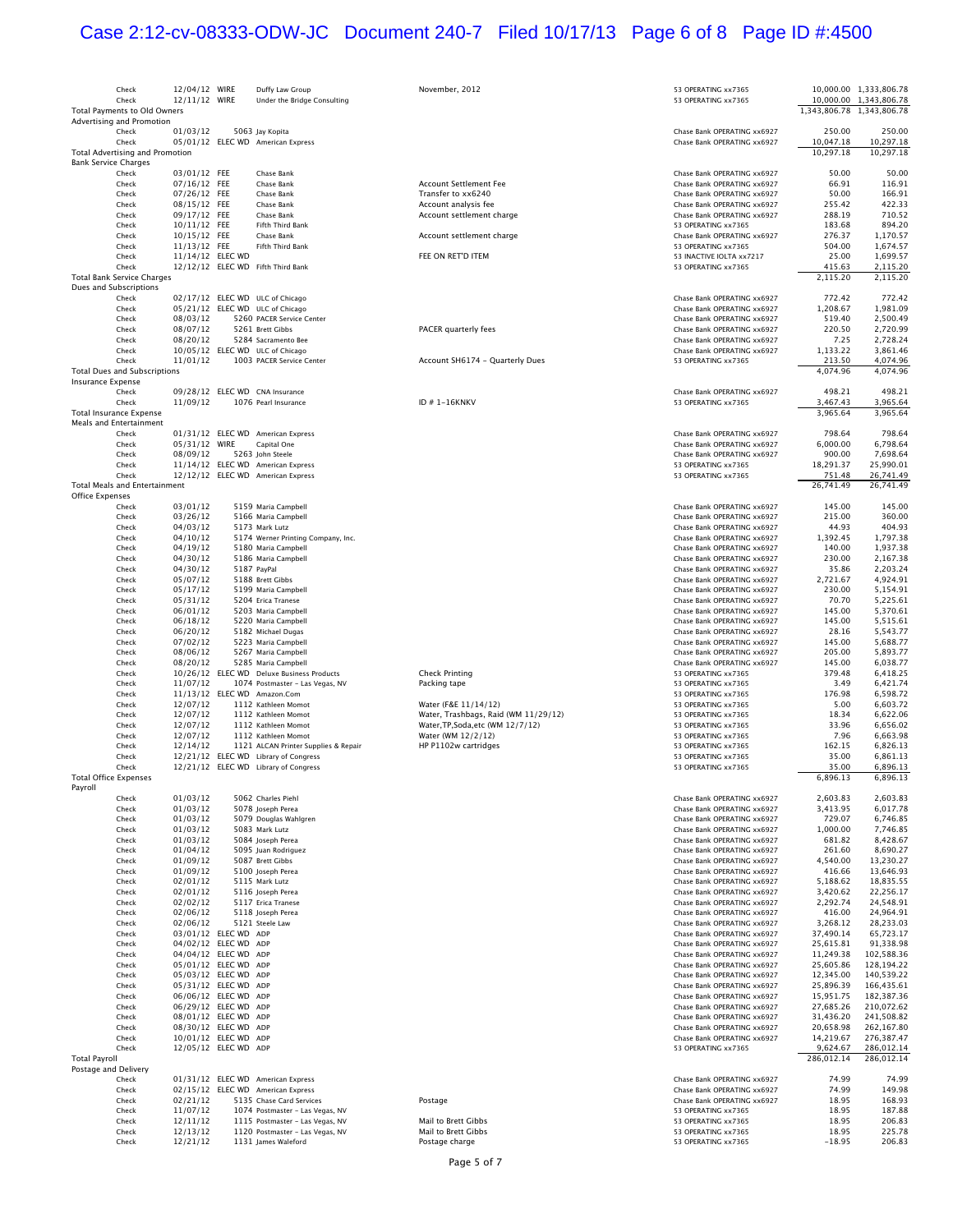### Case 2:12-cv-08333-ODW-JC Document 240-7 Filed 10/17/13 Page 7 of 8 Page ID #:4501

| Check<br>Check<br>Total Postage and Delivery | 12/21/12<br>12/31/12                  | 1132 Alison Perelman<br>1144 Postmaster - Las Vegas, NV                              | Postage Reimbursement<br>Mail to Brett Gibbs   | 53 OPERATING xx7365<br>53 OPERATING xx7365                 | 18.95<br>18.95<br>244.73 | 225.78<br>244.73<br>244.73 |
|----------------------------------------------|---------------------------------------|--------------------------------------------------------------------------------------|------------------------------------------------|------------------------------------------------------------|--------------------------|----------------------------|
| Legal & Professional Fees                    |                                       |                                                                                      |                                                |                                                            |                          |                            |
| Check                                        | 01/04/12                              | 5091 Neil Rubin                                                                      |                                                | Chase Bank OPERATING xx6927                                | 1,220.00                 | 1,220.00                   |
| Check                                        | 01/05/12                              | 5081 Carey, Danis & Lowe, LLC                                                        |                                                | Chase Bank OPERATING xx6927                                | 240.00                   | 1,460.00                   |
| Check                                        | 01/18/12<br>01/23/12                  | 5051 Mediacom Communication Corp                                                     |                                                | Chase Bank OPERATING xx6927<br>Chase Bank OPERATING xx6927 | 20.20                    | 1,480.20                   |
| Check<br>Check                               | 01/27/12                              | 5012 RCN Telecom Service of Ilinois, LLC<br>5058 RCN Telecom Service of Ilinois, LLC |                                                | Chase Bank OPERATING xx6927                                | 20.20<br>20.20           | 1,500.40<br>1,520.60       |
| Check                                        | 01/30/12                              | 5038 Comcast Legal                                                                   |                                                | Chase Bank OPERATING xx6927                                | 3,750.00                 | 5,270.60                   |
| Check                                        | 01/30/12                              | 5039 Comcast Legal                                                                   |                                                | Chase Bank OPERATING xx6927                                | 360.00                   | 5,630.60                   |
| Check                                        | 01/30/12                              | 5099 Maria Pierantozzi                                                               |                                                | Chase Bank OPERATING xx6927                                | 466.00                   | 6,096.60                   |
| Check                                        | 01/31/12                              | 5071 Cricket Communications                                                          |                                                | Chase Bank OPERATING xx6927                                | 26.80                    | 6,123.40                   |
| Check                                        | 02/03/12                              | 5041 AOL Legal Department                                                            |                                                | Chase Bank OPERATING xx6927                                | 89.00                    | 6,212.40                   |
| Check                                        | 02/17/12                              | 5016 WideOpenWest Illinois, Inc.                                                     |                                                | Chase Bank OPERATING xx6927                                | 60.40                    | 6,272.80                   |
| Check                                        | 02/17/12                              | 5123 Clerk of Courts Miami-Dade County                                               |                                                | Chase Bank OPERATING xx6927                                | 401.00                   | 6,673.80                   |
| Check                                        | 02/27/12                              | 5057 Level 3 Communications, Inc.                                                    |                                                | Chase Bank OPERATING xx6927                                | 26.80                    | 6,700.60                   |
| Check                                        | 03/12/12                              | 5124 Office of the Secretary of State                                                |                                                | Chase Bank OPERATING xx6927                                | 120.00                   | 6,820.60                   |
| Check                                        | 03/19/12                              | 5163 Infield Barr                                                                    |                                                | Chase Bank OPERATING xx6927                                | 750.00                   | 7,570.60                   |
| Check                                        | 04/10/12                              | 5103 Century Link                                                                    |                                                | Chase Bank OPERATING xx6927                                | 60.00                    | 7,630.60                   |
| Check                                        | 04/13/12                              | 5171 Brett Gibbs<br>5183 Infield Barr                                                |                                                | Chase Bank OPERATING xx6927                                | 217.80                   | 7,848.40                   |
| Check<br>Check                               | 04/24/12<br>04/27/12                  | 5179 Level 3 Communications, Inc.                                                    |                                                | Chase Bank OPERATING xx6927<br>Chase Bank OPERATING xx6927 | 450.00<br>120.00         | 8,298.40<br>8,418.40       |
| Check                                        | 04/30/12                              | 5178 EComp Consultants                                                               |                                                | Chase Bank OPERATING xx6927                                | 5,000.00                 | 13,418.40                  |
| Check                                        | 05/08/12                              | 5193 Becker, Paulson, Hoemer & Thompson, PC                                          |                                                | Chase Bank OPERATING xx6927                                | 4,109.17                 | 17,527.57                  |
| Check                                        | 06/22/12                              | 5150 US Treasury                                                                     |                                                | Chase Bank OPERATING xx6927                                | 1,750.00                 | 19,277.57                  |
| Check                                        | 06/28/12                              | 5222 Aaron Notary Services                                                           |                                                | Chase Bank OPERATING xx6927                                | 75.00                    | 19,352.57                  |
| Check                                        | 07/02/12                              | 5149 Nathan Wersel                                                                   |                                                | Chase Bank OPERATING xx6927                                | 1,561.34                 | 20,913.91                  |
| Check                                        | 07/05/12                              | 5147 Madison County Circuit Clerk                                                    |                                                | Chase Bank OPERATING xx6927                                | 431.50                   | 21,345.41                  |
| Check                                        | 07/09/12                              | 5145 Clerk of Superior Court                                                         |                                                | Chase Bank OPERATING xx6927                                | 259.50                   | 21,604.91                  |
| Check                                        | 07/10/12                              | 5146 Clerk of Superior Court                                                         |                                                | Chase Bank OPERATING xx6927                                | 257.50                   | 21,862.41                  |
| Check                                        | 07/11/12                              | 5140 Becker, Paulson, Hoemer & Thompson, PC                                          |                                                | Chase Bank OPERATING xx6927                                | 4,766.67<br>5,000.00     | 26,629.08                  |
| Check<br>Check                               | 07/12/12<br>08/01/12                  | 5143 Joseph Perea                                                                    |                                                | Chase Bank OPERATING xx6927<br>Chase Bank OPERATING xx6927 | 2.50                     | 31,629.08<br>31,631.58     |
| Check                                        | 08/02/12                              | 5256 Clerk of Courts Miami-Dade County<br>5264 Joseph Perea                          |                                                | Chase Bank OPERATING xx6927                                | 2,500.00                 | 34,131.58                  |
| Check                                        | 08/03/12                              | 5248 Los Angeles Superior Court                                                      |                                                | Chase Bank OPERATING xx6927                                | 435.00                   | 34,566.58                  |
| Check                                        | 08/06/12                              | 5234 Clerk, US District Court                                                        |                                                | Chase Bank OPERATING xx6927                                | 350.00                   | 34,916.58                  |
| Check                                        | 08/06/12                              | 5235 Clerk, US District Court                                                        |                                                | Chase Bank OPERATING xx6927                                | 350.00                   | 35,266.58                  |
| Check                                        | 08/06/12                              | 5236 Clerk, US District Court                                                        |                                                | Chase Bank OPERATING xx6927                                | 350.00                   | 35,616.58                  |
| Check                                        | 08/06/12                              | 5237 Clerk, US District Court                                                        |                                                | Chase Bank OPERATING xx6927                                | 350.00                   | 35,966.58                  |
| Check                                        | 08/06/12                              | 5238 Clerk, US District Court                                                        |                                                | Chase Bank OPERATING xx6927                                | 350.00                   | 36,316.58                  |
| Check                                        | 08/06/12                              | 5239 Clerk, US District Court                                                        |                                                | Chase Bank OPERATING xx6927                                | 350.00                   | 36,666.58                  |
| Check                                        | 08/06/12                              | 5240 Clerk, US District Court                                                        |                                                | Chase Bank OPERATING xx6927                                | 350.00                   | 37,016.58                  |
| Check                                        | 08/06/12                              | 5241 Clerk, US District Court                                                        |                                                | Chase Bank OPERATING xx6927                                | 350.00                   | 37,366.58                  |
| Check<br>Check                               | 08/06/12<br>08/06/12                  | 5242 Clerk, US District Court<br>5243 Clerk, US District Court                       |                                                | Chase Bank OPERATING xx6927<br>Chase Bank OPERATING xx6927 | 350.00<br>350.00         | 37,716.58<br>38,066.58     |
| Check                                        | 08/06/12                              | 5244 Clerk, US District Court                                                        |                                                | Chase Bank OPERATING xx6927                                | 350.00                   | 38,416.58                  |
| Check                                        | 08/06/12                              | 5245 Clerk, US District Court                                                        |                                                | Chase Bank OPERATING xx6927                                | 350.00                   | 38,766.58                  |
| Check                                        | 08/06/12                              | 5246 Clerk, US District Court                                                        |                                                | Chase Bank OPERATING xx6927                                | 350.00                   | 39,116.58                  |
| Check                                        | 08/06/12                              | 5247 Clerk, US District Court                                                        |                                                | Chase Bank OPERATING xx6927                                | 350.00                   | 39,466.58                  |
| Check                                        | 08/09/12                              | 5266 John Heida                                                                      |                                                | Chase Bank OPERATING xx6927                                | 35.00                    | 39,501.58                  |
| Check                                        | 08/10/12                              | 5250 Nathan Wersel                                                                   |                                                | Chase Bank OPERATING xx6927                                | 4,267.29                 | 43,768.87                  |
| Check                                        | 08/22/12                              | 5280 Brett Gibbs                                                                     |                                                | Chase Bank OPERATING xx6927                                | 1,000.00                 | 44,768.87                  |
| Check                                        | 08/23/12                              | 5249 District Court Administration                                                   |                                                | Chase Bank OPERATING xx6927                                | 422.00                   | 45,190.87                  |
| Check                                        | 09/10/12                              | 5272 Nathan Wersel                                                                   |                                                | Chase Bank OPERATING xx6927                                | 3,500.00                 | 48,690.87                  |
| Check                                        | 10/10/12                              | 5295 Clerk of Superior Court                                                         | Lightspeed v Williams                          | Chase Bank OPERATING xx6927                                | 257.00                   | 48,947.87                  |
| Check                                        | 10/18/12 ELEC WD MN Court             |                                                                                      | Online filing fee<br>Online filing fee         | 53 OPERATING xx7365                                        | 5.00                     | 48,952.87                  |
| Check<br>Check                               | 10/18/12 ELEC WD MN Court<br>10/25/12 | 5278 Clerk of Court                                                                  |                                                | 53 OPERATING xx7365<br>Chase Bank OPERATING xx6927         | 422.00<br>3,150.00       | 49,374.87<br>52,524.87     |
| Check                                        | 10/25/12                              | 5289 Charter Communications                                                          |                                                | Chase Bank OPERATING xx6927                                | 14.95                    | 52,539.82                  |
| Check                                        | 10/29/12 ELEC WD MN Court             |                                                                                      | Online filing fee                              | 53 OPERATING xx7365                                        | 5.00                     | 52,544.82                  |
| Check                                        | 10/29/12 ELEC WD MN Court             |                                                                                      | Online filing fee                              | 53 OPERATING xx7365                                        | 100.00                   | 52,644.82                  |
| Check                                        | 11/01/12                              | 1001 Aldenta Technologies                                                            | Database Updates                               | 53 OPERATING xx7365                                        | 5,750.00                 | 58,394.82                  |
| Check                                        | 11/03/12                              | 1075 Brett Gibbs                                                                     | 10/12 Pay                                      | 53 OPERATING xx7365                                        | 5,000.00                 | 63,394.82                  |
| Check                                        | 11/03/12                              | 1075 Brett Gibbs                                                                     | 10/12 Commission \$53,200 @ 4%                 | 53 OPERATING xx7365                                        | 2,128.00                 | 65,522.82                  |
| Check                                        | 11/03/12                              | 1075 Brett Gibbs                                                                     | Less check issed 11/7/12                       | 53 OPERATING xx7365                                        | $-6,408.00$              | 59,114.82                  |
| Check                                        | 11/06/12 ELEC WD MN Court             |                                                                                      | Online filing fee                              | 53 OPERATING xx7365                                        | 5.00                     | 59,119.82                  |
| Check                                        | 11/07/12<br>11/07/12 ELEC WD MN Court | 1013 Brett Gibbs                                                                     |                                                | 53 OPERATING xx7365                                        | 6,408.00<br>100.00       | 65,527.82<br>65,627.82     |
| Check<br>Check                               | 11/13/12                              | 1081 MetroCast                                                                       | Online filing fee<br>Guava                     | 53 OPERATING xx7365<br>53 OPERATING xx7365                 | 1,387.50                 | 67,015.32                  |
| Check                                        | 11/13/12                              | 1081 MetroCast                                                                       | <b>FTV</b>                                     | 53 OPERATING xx7365                                        | 75.00                    | 67,090.32                  |
| Check                                        | 11/13/12                              | 1081 MetroCast                                                                       | HDP                                            | 53 OPERATING xx7365                                        | 37.50                    | 67,127.82                  |
| Check                                        | 11/13/12                              | 1014 Cherokee County Sheriff's Office                                                | LS v Daniel Terry 12-cv-2526-EM GA Case        | 53 OPERATING xx7365                                        | 50.00                    | 67,177.82                  |
| Check                                        | 11/16/12                              | 1015 Colquitt County Sheriff"s Office                                                | Guava Filing                                   | 53 OPERATING xx7365                                        | 50.00                    | 67,227.82                  |
| Check                                        | 11/23/12 ELEC WD MN Court             |                                                                                      | Online filing fee                              | 53 OPERATING xx7365                                        | 100.00                   | 67,327.82                  |
| Check                                        | 11/23/12 ELEC WD MN Court             |                                                                                      | Online filing fee                              | 53 OPERATING xx7365                                        | 8.00                     | 67,335.82                  |
| Check                                        | 12/04/12                              | 1106 Brett Gibbs                                                                     | November, 2012 Comm. \$30,400 @ 4%             | 53 OPERATING xx7365                                        | 1,216.00                 | 68,551.82                  |
| Check                                        | 12/06/12 WIRE                         | Kynes, Markman & Felman, PA                                                          |                                                | 53 OPERATING xx7365                                        | 15,000.00                | 83,551.82                  |
| Check<br>Check                               | 12/07/12<br>12/11/12 ELEC WD MN Court | 1110 Benjamin C. Debney, LLC                                                         | Delay, Brad case expenses<br>Online filing fee | 53 OPERATING xx7365<br>53 OPERATING xx7365                 | 810.00<br>8.00           | 84,361.82<br>84,369.82     |
| Check                                        | 12/11/12 ELEC WD MN Court             |                                                                                      | Online filing fee                              | 53 OPERATING xx7365                                        | 100.00                   | 84,469.82                  |
| Check                                        | 12/13/12                              | 1119 Brett Gibbs                                                                     | December, 2012 Payroll                         | 53 OPERATING xx7365                                        | 7,000.00                 | 91,469.82                  |
| Check                                        | 12/14/12 ELEC WD MN Court             |                                                                                      | Online filing fee                              | 53 OPERATING xx7365                                        | 3.00                     | 91,472.82                  |
| Check                                        | 12/17/12 ELEC WD MN Court             |                                                                                      | Online filing fee                              | 53 OPERATING xx7365                                        | 8.00                     | 91,480.82                  |
| Check                                        | 12/17/12 ELEC WD MN Court             |                                                                                      | Online filing fee                              | 53 OPERATING xx7365                                        | 100.00                   | 91,580.82                  |
| Check                                        | 12/18/12                              | 1127 Brett Gibbs                                                                     | Karl - December Payroll                        | 53 OPERATING xx7365                                        | 4,000.00                 | 95,580.82                  |
| Check                                        | 12/18/12 WIRE                         | <b>McCullough Sparks</b>                                                             |                                                | 53 OPERATING xx7365                                        | 5,000.00                 | 100,580.82                 |
| Total Legal & Professional Fees              |                                       |                                                                                      |                                                |                                                            | 100,580.82               | 100,580.82                 |
| Rent Expense                                 | 01/05/12                              | 5094 South Florida Title                                                             |                                                |                                                            |                          | 3,300.00                   |
| Check<br>Check                               | 01/24/12                              | 5102 John Mahshie                                                                    |                                                | Chase Bank OPERATING xx6927<br>Chase Bank OPERATING xx6927 | 3,300.00<br>6,600.00     | 9,900.00                   |
| Check                                        | 01/30/12                              | 5106 Regus Management Group, LLC                                                     |                                                | Chase Bank OPERATING xx6927                                | 600.86                   | 10,500.86                  |
| Check                                        |                                       | 02/28/12 ELEC WD 3200 Network Place                                                  |                                                | Chase Bank OPERATING xx6927                                | 2,125.00                 | 12,625.86                  |
| Check                                        |                                       | 02/28/12 ELEC WD John Mahshie                                                        |                                                | Chase Bank OPERATING xx6927                                | 3,300.00                 | 15,925.86                  |
| Check                                        | 03/05/12                              | 5134 3200 Network Place                                                              |                                                | Chase Bank OPERATING xx6927                                | 275.00                   | 16,200.86                  |
| Check                                        | 03/12/12                              | 5156 BTN Properties                                                                  |                                                | Chase Bank OPERATING xx6927                                | 1,300.00                 | 17,500.86                  |
| Check                                        | 04/02/12 WIRE                         | Michael Fabion                                                                       |                                                | Chase Bank OPERATING xx6927                                | 3,300.00                 | 20,800.86                  |
| Check                                        | 04/11/12                              | 5154 BTN Properties                                                                  |                                                | Chase Bank OPERATING xx6927                                | 1,300.00                 | 22,100.86                  |
| Check                                        | 05/10/12                              | 5153 BTN Properties                                                                  |                                                | Chase Bank OPERATING xx6927                                | 1,300.00                 | 23,400.86                  |
| Check                                        | 05/21/12                              | 5192 John Mahshie                                                                    |                                                | Chase Bank OPERATING xx6927                                | 2,880.65                 | 26,281.51                  |
| Check<br>Check                               | 06/07/12<br>06/11/12                  | 5216 John Mahshie<br>5152 BTN Properties                                             |                                                | Chase Bank OPERATING xx6927<br>Chase Bank OPERATING xx6927 | 3,100.00<br>1,300.00     | 29,381.51<br>30,681.51     |
|                                              |                                       |                                                                                      |                                                |                                                            |                          |                            |
|                                              |                                       |                                                                                      |                                                |                                                            |                          |                            |